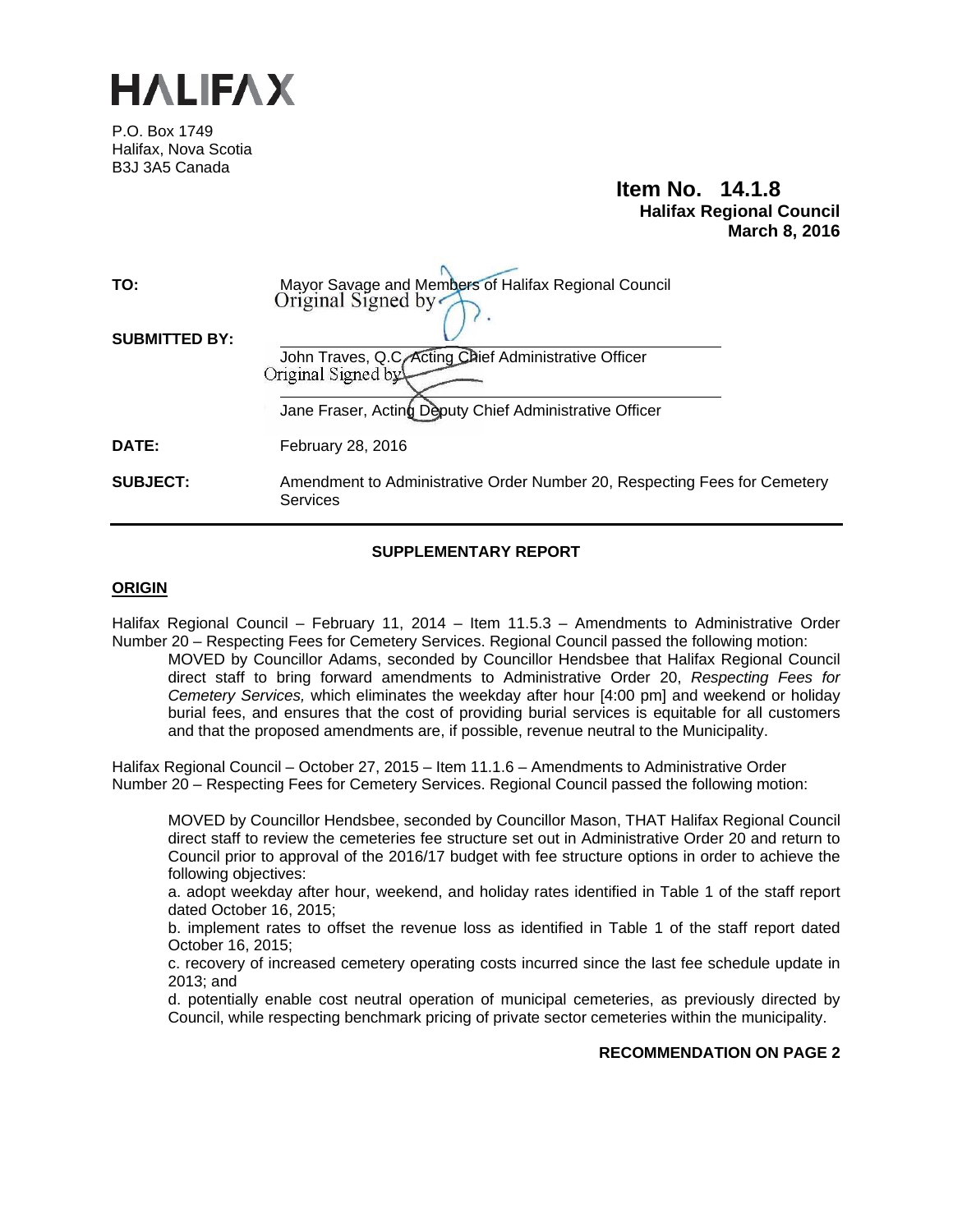#### **LEGISLATIVE AUTHORITY**

*Halifax Regional Municipality Charter*, subsection 59(3), "In addition to matters specified in this Act or another Act of the Legislature, the Council may adopt policies on any matter that the Council considers conducive to the effective management of the Municipality,"

\_\_\_\_\_\_\_\_\_\_\_\_\_\_\_\_\_\_\_\_\_\_\_\_\_\_\_\_\_\_\_\_\_\_\_\_\_\_\_\_\_\_\_\_\_\_\_\_\_\_\_\_\_\_\_\_\_\_\_\_\_\_\_\_\_\_\_\_\_\_\_\_\_\_\_\_\_\_\_\_\_\_\_\_

*Halifax Regional Municipality Charter* clause*:* 61(5) (d) "The Municipality may… (d) Sell deeds for cemetery lots and certificates of perpetual care"

By-law C-700, the *Cemeteries By-law*, section 24:

1) The cemetery fees shall be prescribed from time to time by Council by Policy.

2) The cemetery fees prescribed under subsection 1 of this section may be all inclusive, partially inclusive or may be different for the:

- (a) type of cemetery fee;
- (b) type of interments or disinterment;
- (c) time and day of interments;
- (d) date of purchase of a burial lot;
- (e) date of purchase of the right to use a niche lot;
- (f) date maintenance care is paid;
- (g) transfer of burial lots or niche lots;
- (h) foundation/marker administrative fee;
- (i) rental of types of vaults; and
- (j) any other matter the Council sets out in the Policy.

#### **RECOMMENDATION**

It is recommended that Halifax Regional Council adopt the amendments to Administrative Order Number 20, Respecting Fees for Cemetery Services, provided as Attachment D.

#### **BACKGROUND**

On April 13, 2010, Regional Council received a recommendation report regarding "Service Review – Burial Services" which contained 19 recommendations for the future management of cemeteries. Recommendation #1 stated:

*1) Best practice indicates the general rated tax payer should not be required to subsidize cemetery services in their local municipality. It is, therefore, recommended that HRM take on the principle of cost recovery for HRM cemeteries. A budget should be established which produces at least a net zero cost to the taxpayer.* 

The cemetery fee structure, which is contained within Administrative Order 20, has been amended twice since 2010 and was last updated by staff and approved by Council in 2013. Despite previous amendments to Administrative Order 20 and operational cost efficiencies, cemetery services have not yet achieved a budget "which produces at least a net zero cost to the taxpayer". For example, the current revenues received do not cover the annual grass cutting contract of approximately \$87,000.00.

In responding to Regional Council's original motion of 2014 regarding the elimination of weekday/weekend after hours fees, staff provided a report on October 27, 2015, which resulted in the following direction from Council:

THAT Halifax Regional Council direct staff to review the cemeteries fee structure set out in Administrative Order 20 and return to Council prior to approval of the 2016/17 budget with fee structure options in order to achieve the following objectives:

a. adopt weekday after hour, weekend, and holiday rates identified in Table 1 of the staff report dated October 16, 2015;

b. implement rates to offset the revenue loss as identified in Table 1 of the staff report dated October 16, 2015;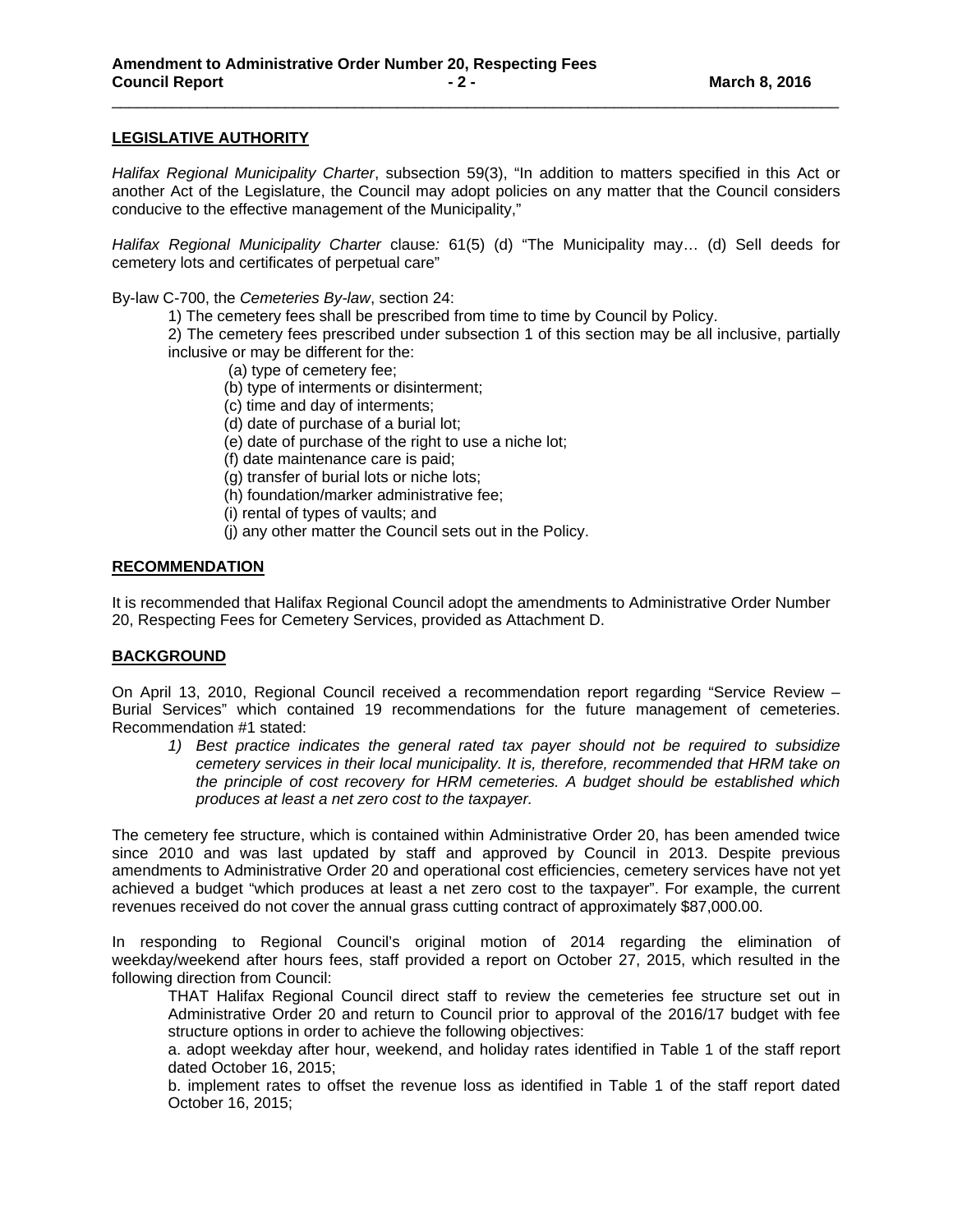c. recovery of increased cemetery operating costs incurred since the last fee schedule update in 2013; and

d. potentially enable cost neutral operation of municipal cemeteries, as previously directed by Council, while respecting benchmark pricing of private sector cemeteries within the municipality.

During the debate, Councillor Adams proposed instead "that fees charged for burial service be consistent regardless of the day of the week (weekdays or weekend) with an extra charge of \$100 after 4pm, again regardless of the day of the week." Staff committed to reviewing Councillor Adams' proposal in addition to the rates identified in Table 1 of the staff report dated October 16, 2015, provided below:

\_\_\_\_\_\_\_\_\_\_\_\_\_\_\_\_\_\_\_\_\_\_\_\_\_\_\_\_\_\_\_\_\_\_\_\_\_\_\_\_\_\_\_\_\_\_\_\_\_\_\_\_\_\_\_\_\_\_\_\_\_\_\_\_\_\_\_\_\_\_\_\_\_\_\_\_\_\_\_\_\_\_\_\_

| Additional                | Existing | Incremental, Direct  | Proposed | Proposed Fee Revenue Loss - |
|---------------------------|----------|----------------------|----------|-----------------------------|
| Service Fee               | Fee      | Labour Cost          | Fee      | (Annual Estimate)           |
|                           |          | (including benefits) |          |                             |
| After 4:00 p.m.           |          | \$79.94              |          |                             |
| Weekdays                  | \$150    | (2 hrs service @     | \$100    | $$200 - $400$               |
|                           |          | time and half)       |          |                             |
| Weekend                   |          | \$159.88             |          |                             |
| Saturday                  | \$500    | (4 hrs call out @    | \$175    | $$5,000 - $7,500$           |
|                           |          | time and half)       |          |                             |
| Weekend                   |          | \$213.16             |          |                             |
| Sunday/Holiday            | \$500    | (4 hrs call out @    | \$225    | $$600 - $800$               |
|                           |          | double time)         |          |                             |
| <b>Total Revenue Loss</b> |          |                      |          | $$5,800 - $8,700$           |

| Table 1 – Proposed Fee Change and Revenue Impact |  |  |
|--------------------------------------------------|--|--|
|                                                  |  |  |

#### **DISCUSSION**

Staff has completed a fee analysis provided in Attachment A based on the options directed by Council. For the purpose of staff's analysis, cost neutral operation has been defined as being recovery of all of the costs incurred by the Parks & Recreation business unit (expenditure budget) in support of direct daily operation of the six municipal cemeteries. The proposed net expenditure budget for 2016/17 is \$344K and includes \$155K for compensation/benefits and \$195K for contract services as well as other costs. The net expenditure budget does not include costs such as major fencing restoration, plot depressions, headstone restoration or building support services. Therefore, cost neutral operation for the purpose of setting fees in this report should not be thought of as full cost recovery and does not completely achieve "net zero cost to the taxpayer".

The results of the options presented in Attachment A are summarized below:

- Option 1: Status Quo. If existing fees are maintained, the project number of services would result in a budget recovery of \$260K which falls short of achieving cost neutral operations by \$84K.
- Option 2: Adopt reduced weekday after hour, weekend, and holiday rates identified in Table 1 of the staff report dated October 16, 2015. This option results in a further projected net annual loss of \$11,000 if all other rates remain the same. This option falls short of achieving cost neutral operations by \$95K.
- Option 3: Achieve cost neutral operation of municipal cemeteries and adopt reduced weekday after hour, weekend, and holiday rates identified in Table 1 of the staff report dated October 16, 2015, while respecting benchmark pricing of private sector cemeteries within the municipality. This option achieves cost neutral operations through several proposed increases to the current fees for services that are in line with the market scan provided in Attachment B. The largest increased cost recoveries are generated through the proposed fee increases for lot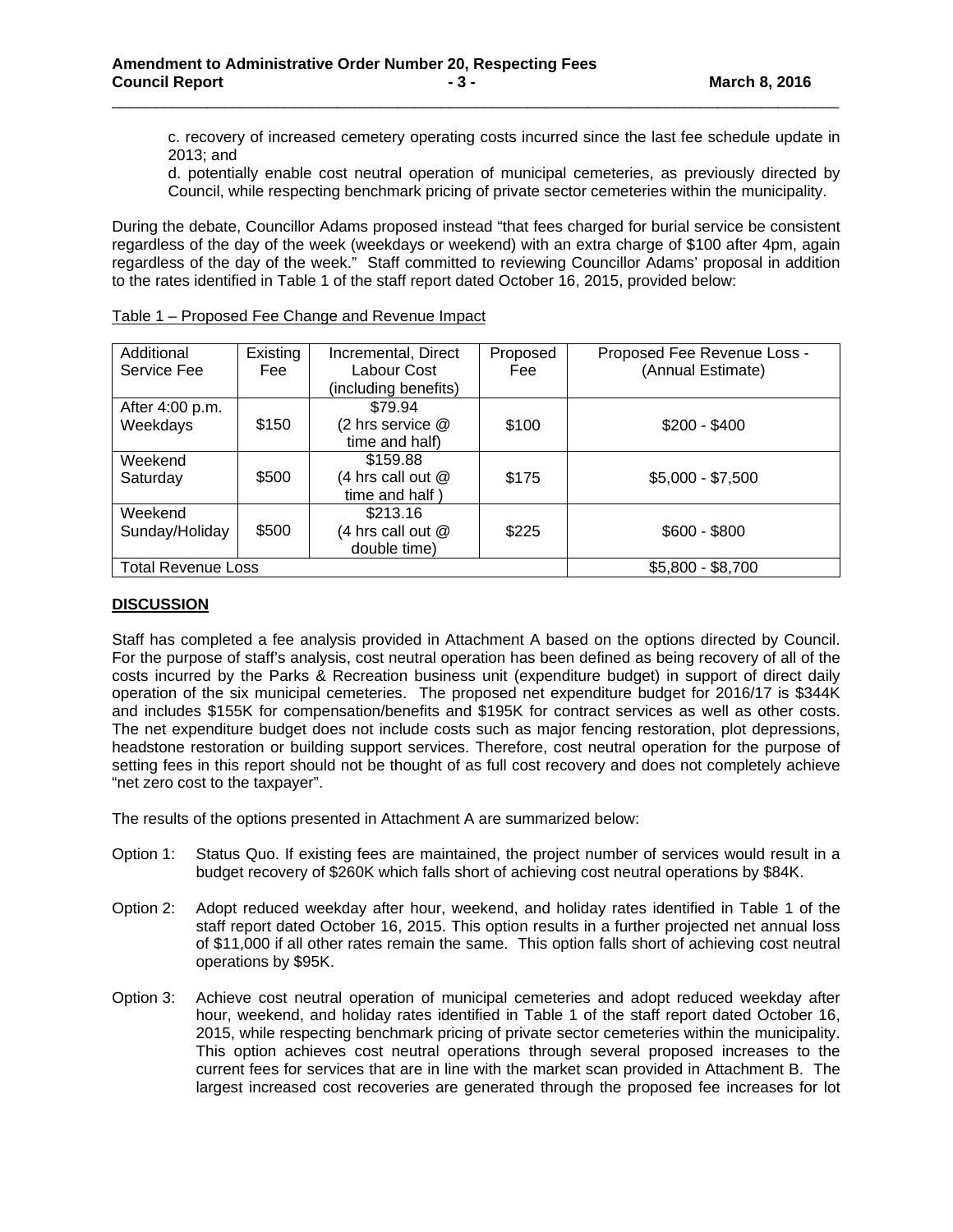sales which staff believes are appropriate given the premium location of the current municipal cemeteries.

Option 4: Adopt the fees in Option 3 with a \$100 flat weekday after hour fee and eliminate weekend and holiday fees. Based on conversations with other cemetery operators, the removal of weekend premium fees is expected to more than double the demand for weekend services whereby services currently delivered through the week will shift to the weekend. Staff had difficulties trying to forecast the additional costs that will incur from servicing the increased weekend demand. For the purposes of the option analysis, staff assumed the additional service will be provided through contract services and staff overtime for an additional estimated budget of approximately \$16K; however, the costs could range higher depending on the time and location of the services requested. The net financial impact of this option is that it falls short of achieving cost neutral operations by \$21K.

\_\_\_\_\_\_\_\_\_\_\_\_\_\_\_\_\_\_\_\_\_\_\_\_\_\_\_\_\_\_\_\_\_\_\_\_\_\_\_\_\_\_\_\_\_\_\_\_\_\_\_\_\_\_\_\_\_\_\_\_\_\_\_\_\_\_\_\_\_\_\_\_\_\_\_\_\_\_\_\_\_\_\_\_

Based upon the analysis above, and in order to ensure that cemeteries are progressing toward net zero cost to the taxpayer as recommended by Council, staff recommends that Council adopt the proposed revised fee structure as provided in Option 3 and summarized in Table 2 below.

By adopting the proposed fees, HRM will be more in line with industry rates and will recover additional revenue that can help address state of good repair challenges within the cemeteries. It should be noted that support for low income families/individuals/veterans will continue to be supported through HRM's ongoing relationship with the Department of Community Services and the Last Post Fund.

| Fee                               | <b>Existing Fee</b> | <b>Proposed Fee</b> | Projected       | <b>Total</b> |
|-----------------------------------|---------------------|---------------------|-----------------|--------------|
|                                   | <b>Amount</b>       | <b>Amount</b>       | <b>Services</b> |              |
| Single grave lot                  | \$1,400             | \$2,300             | 30              | \$58,650*    |
| <b>Cremation lots</b>             | \$1,050             | \$1,500             | 40              | \$51,000*    |
| <b>HRM Columbarium</b>            | \$2,500             | \$2,500             | 5               | \$10,625*    |
| Standard interment                | \$785               | \$900               | 50              | \$45,000     |
| Double-depth /                    | \$1,000             | \$1,100             | 4               | \$4,400      |
| vault/oversize interment          |                     |                     |                 |              |
| Cremation interment               | \$400               | \$500               | 180             | \$90,000     |
| Columbarium interment             | \$400               | \$400               | 10              | \$4,000      |
| Maintenance care                  | \$150               | \$300               | 220             | \$66,000     |
| Standard disinterment             | \$800               | \$900               | 0               | \$0          |
| <b>Cremation Disinterment</b>     | \$400               | \$500               | $\Omega$        | \$0          |
| After 4:00 p.m. Mon-Fri rate      | \$150               | \$100               | 20              | \$2,000      |
| Saturday rate                     | \$500               | \$175               | 29              | \$5,075      |
| Sunday and holiday rate           | \$500               | \$225               |                 | \$225        |
| <b>Transfer Fee</b>               | \$100               | \$100               | $\overline{2}$  | \$200        |
| <b>Foundation/Marker Fee</b>      | \$75                | \$75                | 100             | \$7,500      |
| <b>Projected Annual Revenue</b>   |                     |                     |                 | \$344,675    |
| <b>Projected Annual Operating</b> |                     |                     |                 | \$344,048    |
| Costs                             |                     |                     |                 |              |

#### Table 2 – Existing and Proposed Fee Change

\*Less 15% allocated to Perpetual Care Fund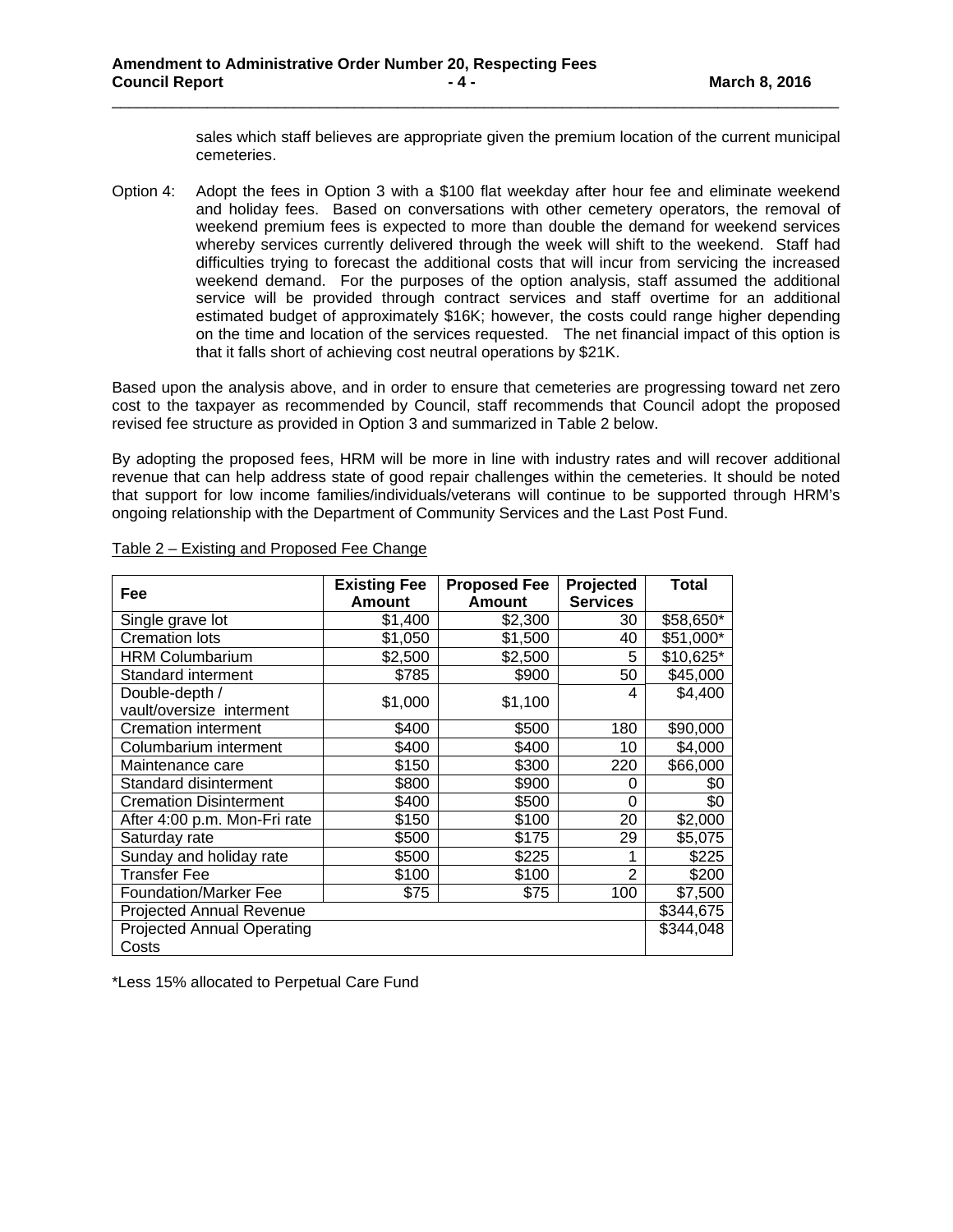#### **FINANCIAL IMPLICATIONS**

Approval of the recommendation will allow for the implementation of a fee structure that results in a cost neutral operation for HRM cemeteries relative to the current Parks budget. In addition, the reduction of weekday/weekend/holiday premium fees provides a more appropriate reflection of actual costs.

\_\_\_\_\_\_\_\_\_\_\_\_\_\_\_\_\_\_\_\_\_\_\_\_\_\_\_\_\_\_\_\_\_\_\_\_\_\_\_\_\_\_\_\_\_\_\_\_\_\_\_\_\_\_\_\_\_\_\_\_\_\_\_\_\_\_\_\_\_\_\_\_\_\_\_\_\_\_\_\_\_\_\_\_

#### **COMMUNITY ENGAGEMENT**

Not applicable.

#### **ENVIRONMENTAL IMPLICATIONS**

None.

#### **ALTERNATIVES**

- Alternative 1: Halifax Regional Council could choose to maintain status quo fee structure. This is not recommended as HRM would continue to run a budget deficit for cemeteries (ie. subsidized) and would not be addressing the recommendations adopted by Council in the Cemeteries Service Review.
- Alternative 2: Halifax Regional Council could direct staff to draft an alternate Administrative Order that adopts another fee structure option, or a variation of a fee structure option, provided within this report.
- Alternative 3: Halifax Regional Council could direct staff to develop a fee structure and Administrative Order that completely achieves "net zero cost to the taxpayer". The fee structure recommended in this report is a substantial step forward in achieving cost neutrality. Staff would recommend implementing the proposed rates and monitoring market impact before increasing rates further at this time.

#### **ATTACHMENTS**

- Attachment A Fee Structure Option Analysis
- Attachment B Market Scan Analysis Canadian City/Municipality and other Halifax Regional **Cemeteries**
- Attachment C Showing Proposed Changes to Administrative Order Number 20
- Attachment D Amending Administrative Order
- Attachment E Proposed Administrative Order 20 Incorporating Proposed Changes
- Attachment F Staff Report dated October 16, 2015

A copy of this report can be obtained online at http://www.halifax.ca/council/agendasc/cagenda.php then choose the appropriate meeting date, or by contacting the Office of the Municipal Clerk at 902.490.4210, or Fax 902.490.4208.

 $\overline{a}$  , and the state of the state of the state of the state of the state of the state of the state of the state of the state of the state of the state of the state of the state of the state of the state of the state o

Report Prepared by: Bonnie Murphy, Cemetery Administrator, 902-490-6236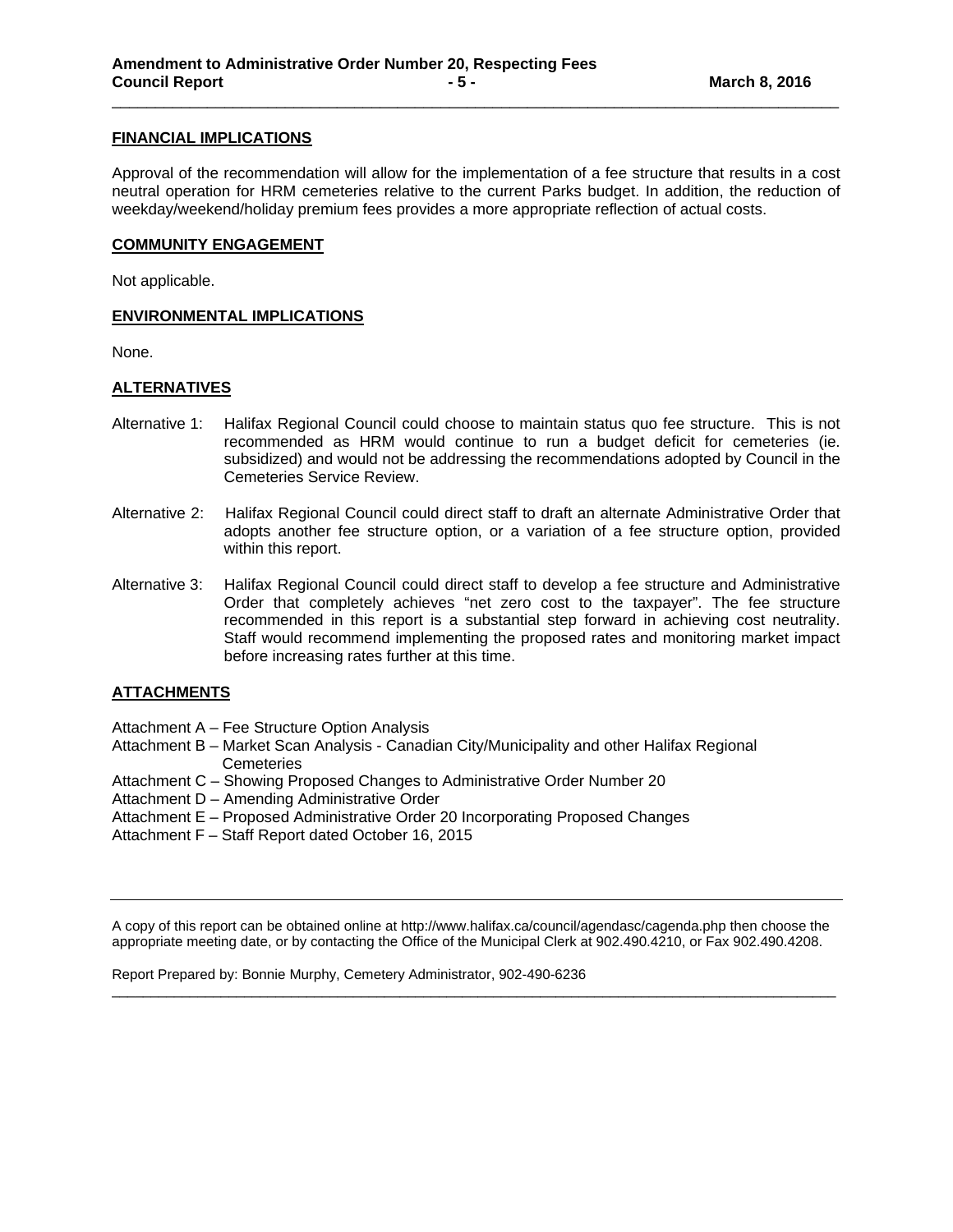Attachment A - Fee Structure Option Analysis

|                                                           |                                         |                                      | 1                        | 2                                                             |                                | 3                                                                                         |                           |                                           | 4                                                                    |                                |
|-----------------------------------------------------------|-----------------------------------------|--------------------------------------|--------------------------|---------------------------------------------------------------|--------------------------------|-------------------------------------------------------------------------------------------|---------------------------|-------------------------------------------|----------------------------------------------------------------------|--------------------------------|
| <b>Options</b>                                            |                                         | <b>Status Quo</b>                    |                          | <b>Reduced After</b><br>hours/Weekend/Holiday<br><b>Rates</b> |                                | <b>Cost Neutral Operation</b><br><b>(reduced after</b><br>hours/weekend/holiday<br>rates) |                           |                                           | <b>Cost Neutral Operation (no</b><br>premium for<br>weekend/holiday) |                                |
| Fee                                                       | 2016/17<br>Projected<br><b>Services</b> | <b>Existing Fee</b><br><b>Amount</b> | Total                    | <b>Proposed Fee</b><br>Amount                                 | <b>Total</b>                   | <b>Proposed Fee</b><br><b>Amount</b>                                                      | <b>Total</b>              | Projected<br>Services -<br><b>Revised</b> | <b>Proposed Fee</b><br><b>Amount</b>                                 | <b>Total</b>                   |
| Single grave lot                                          | 30                                      | 1,400                                | 35,700                   | 1,400                                                         | 35,700                         | 2,300                                                                                     | 58,650                    | 30                                        | 2,300                                                                | 58,650                         |
| <b>Cremation lots</b>                                     | 40                                      | 1,050                                | 35,700                   | 1,050                                                         | 35,700                         | 1,500                                                                                     | 51,000                    | 40                                        | 1,500                                                                | 51,000                         |
| Columbarium                                               | 5                                       | 2,500                                | 10,625                   | 2,500                                                         | 10,625                         | 2,500                                                                                     | 10,625                    | 5                                         | 2,500                                                                | 10,625                         |
| Standard interment                                        | 50                                      | 785                                  | 39,250                   | 785                                                           | 39,250                         | 900                                                                                       | 45,000                    | 50                                        | 900                                                                  | 45,000                         |
| Double-depth/vault interment                              | 4                                       | 1,000                                | 4,000                    | 1,000                                                         | 4,000                          | 1,100                                                                                     | 4,400                     | 4                                         | 1,100                                                                | 4,400                          |
| <b>Cremation interment</b>                                | 180                                     | 400                                  | 72,000                   | 400                                                           | 72,000                         | 500                                                                                       | 90,000                    | 180                                       | 500                                                                  | 90,000                         |
| Columbarium interment                                     | 10                                      | 400                                  | 4,000                    | 400                                                           | 4,000                          | 400                                                                                       | 4,000                     | 10                                        | 400                                                                  | 4,000                          |
| Maintenance care                                          | 220                                     | 150                                  | 33,000                   | 150                                                           | 33,000                         | 300                                                                                       | 66,000                    | 220                                       | 300                                                                  | 66,000                         |
| <b>Standard disinterment</b>                              | $\overline{\phantom{a}}$                | 800                                  |                          | 800                                                           |                                | 900                                                                                       |                           | $\overline{\phantom{a}}$                  | 900                                                                  |                                |
| <b>Cremation disinterment</b>                             | $\overline{\phantom{a}}$                | 400                                  | $\overline{\phantom{a}}$ |                                                               |                                | 500                                                                                       |                           | $\overline{\phantom{a}}$                  | 500                                                                  |                                |
| After 4:p.m. Mon-Fri rate                                 | 20                                      | 150                                  | 3,000                    | 100                                                           | 2,000                          | 100                                                                                       | 2,000                     | 20                                        | 100                                                                  | 2,000                          |
| Saturday rate                                             | 29                                      | 500                                  | 14,500                   | 175                                                           | 5,075                          | 175                                                                                       | 5,075                     | 58                                        | $\overline{\phantom{a}}$                                             |                                |
| Sunday and holiday rate                                   | $\mathbf{1}$                            | 500                                  | 500                      | 225                                                           | 225                            | 225                                                                                       | 225                       | 4                                         |                                                                      |                                |
| <b>Transfer fee</b>                                       | $\mathcal{P}$                           | 100                                  | 200                      | 100                                                           | 200                            | 100                                                                                       | 200                       | $\overline{2}$                            | 100                                                                  | 200                            |
| Foundation/Marker fee                                     | 100                                     | 75                                   | 7,500                    | 75                                                            | 7,500                          | 75                                                                                        | 7,500                     | 100                                       | 75                                                                   | 7,500                          |
| <b>Recovery/Revenue</b>                                   |                                         |                                      | Ś.<br>259,975            |                                                               | \$<br>249,275                  |                                                                                           | \$<br>344,675             |                                           |                                                                      | \$339,375                      |
| <b>Cost Neutral Expenditure Budget</b><br>Surplus/Deficit |                                         |                                      | 344,048<br>-\$<br>84,073 |                                                               | Ś.<br>344,048<br>-\$<br>94,773 |                                                                                           | 344,048<br>Ś<br>Ś.<br>627 |                                           |                                                                      | \$<br>360,000<br>-\$<br>20,625 |

\* Labour costs are expected to increase with the elimination of fees on Saturday and Sunday.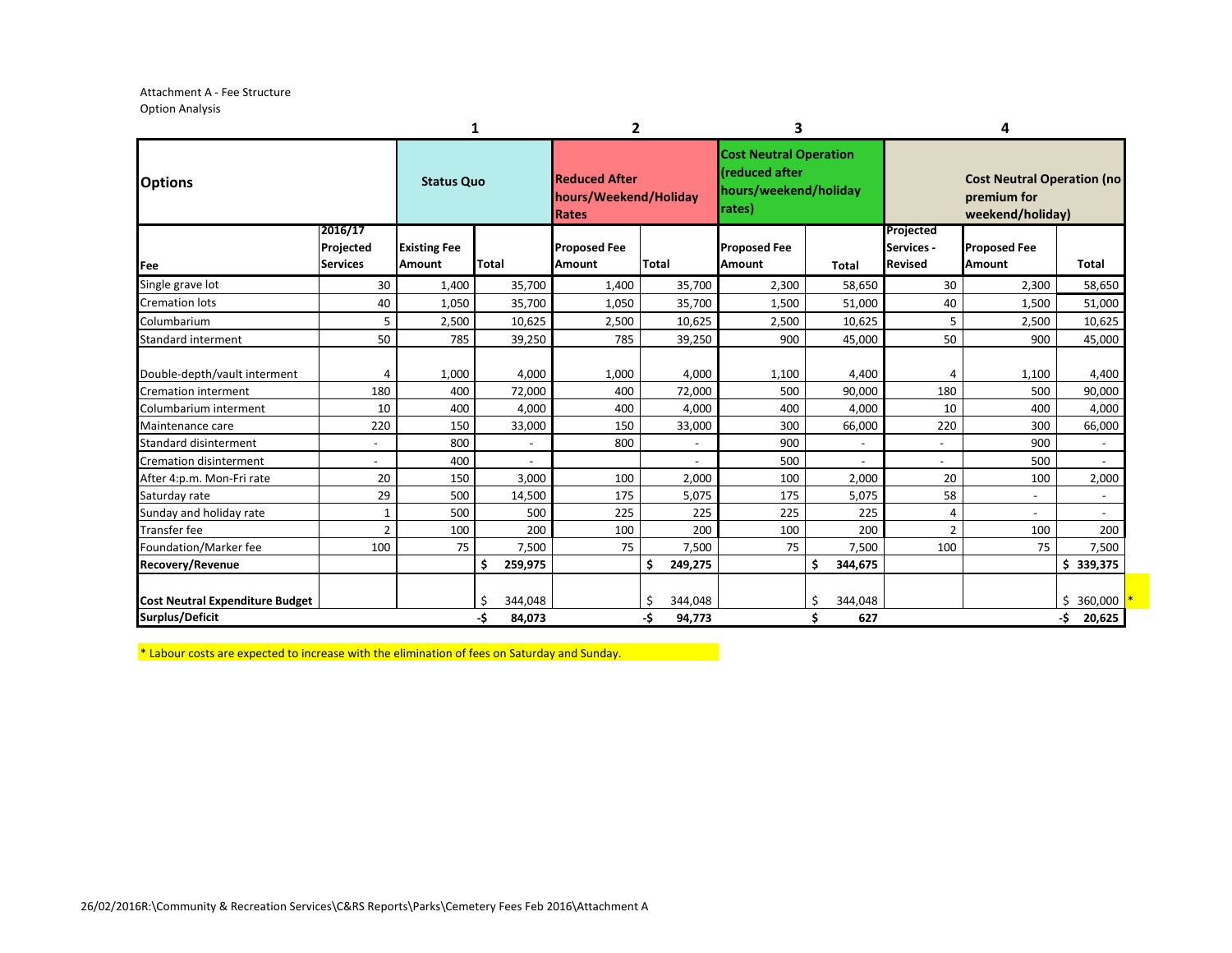## Attachment B – Market Scan Analysis Canadian City/Municipality and other Halifax Regional Cemeteries

|                                    | <b>Halifax</b>      | <b>Calgary</b>  | Edmonton<br>(Northern Lights) | Regina                | <b>Brandon</b>               |
|------------------------------------|---------------------|-----------------|-------------------------------|-----------------------|------------------------------|
| Single Grave (Traditional)<br>Plot | \$1400.00           | \$2723.00       | \$2369.00                     | \$1425.00             | \$1525.00                    |
| <b>Cremation Plot</b>              | \$1050.00<br>4 urns | \$1756.00       | \$1177.00<br>2 urns           | \$535.00<br>1 urn     | \$686.00                     |
| <b>Columbarium Niche</b>           | \$2500.00           | \$2708.00       | \$3550.00 - \$4240.00         | \$2010.00 - \$3095.00 | \$3115.00                    |
| Standard interment                 | \$785.00            | \$1569.00       | \$933.00                      | \$890.00              | \$945.00                     |
| <b>Cremation interment</b>         | \$400.00            | \$445.00        | \$374.00                      | \$285.00              | \$410.00                     |
| Columbarium Interment              | \$400.00            | \$445.00        | \$151.00                      | \$150.00              | Included in cost of<br>niche |
| Double Depth/Vault                 | \$1000.00           | \$1569.00       | \$1380.00                     | \$1425.00             | \$1365.00                    |
| <b>Traditional Disinterment</b>    | \$800.00            | \$3262.00       | \$2567.00                     | \$2930.00             | \$1138.00                    |
| <b>Cremation Disinterment</b>      | \$400.00            | \$610.00        | \$441.00                      | \$470.00              | \$364.00                     |
| Maintenance<br>Fee/Perpetual Care  | \$150.00            | 15% of plot fee | 25% of plot fee               | 15% of plot fee       | 15% of plot fee              |
| <b>Transfer Fee</b>                | \$100.00            | \$110.00        | \$142.00                      | \$150.00              | \$75.00                      |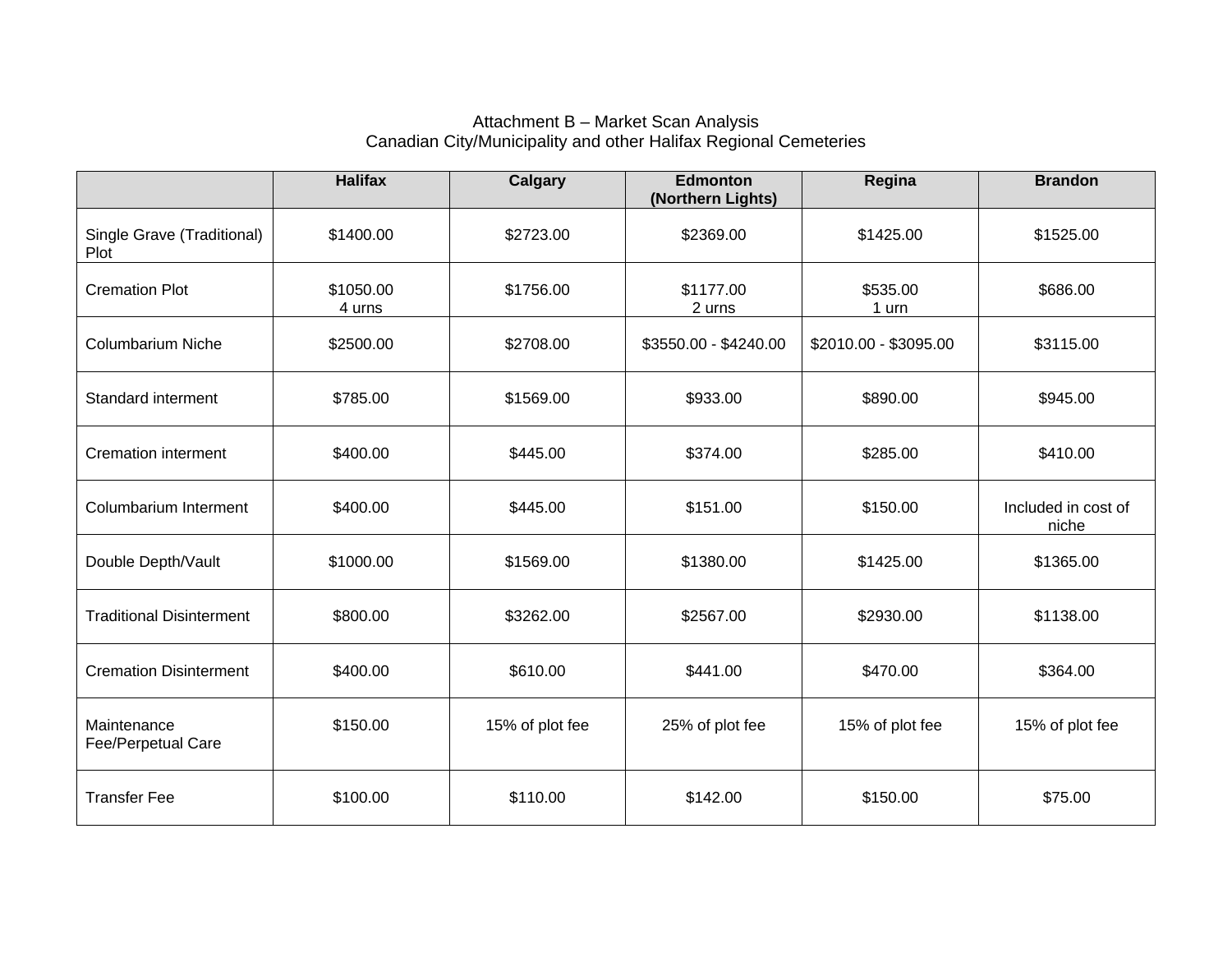|                                                                   | <b>Halifax</b> | <b>Calgary</b>           | <b>Edmonton</b><br>(Northern Lights) | Regina                   | <b>Brandon</b>                       |
|-------------------------------------------------------------------|----------------|--------------------------|--------------------------------------|--------------------------|--------------------------------------|
| <b>Foundation Marker Fee</b>                                      | \$75.00        | \$150.00                 | \$75.00                              | \$125.00                 | \$96.00                              |
| <b>Winter Vault Rental</b><br>movement                            | \$200.00       | $\overline{\phantom{a}}$ | ٠                                    | $\overline{\phantom{a}}$ |                                      |
| Monthly Winter Vault<br>Rental                                    | \$50.00        |                          |                                      | ٠                        |                                      |
| <b>Traditional interment</b><br>weekend/holiday<br>overtime       | \$500.00       | \$1106.00                | \$300.00                             | \$550.00                 | Sat \$698.00<br>Sun/Holiday \$945.00 |
| <b>Cremation interment</b><br>weekend/holiday<br>overtime         | \$500.00       | \$288.00                 | \$97.00                              | \$295.00                 | Sat \$391.00<br>Sun/Holiday \$566.00 |
| After 4:00 pm<br>Monday - Friday                                  | \$150.00       | $\blacksquare$           | \$97.00                              | \$295.00                 |                                      |
| Every 1/2 hour past 4:30<br>Monday to Friday or<br>scheduled time |                | \$175.00                 |                                      |                          | \$126.00                             |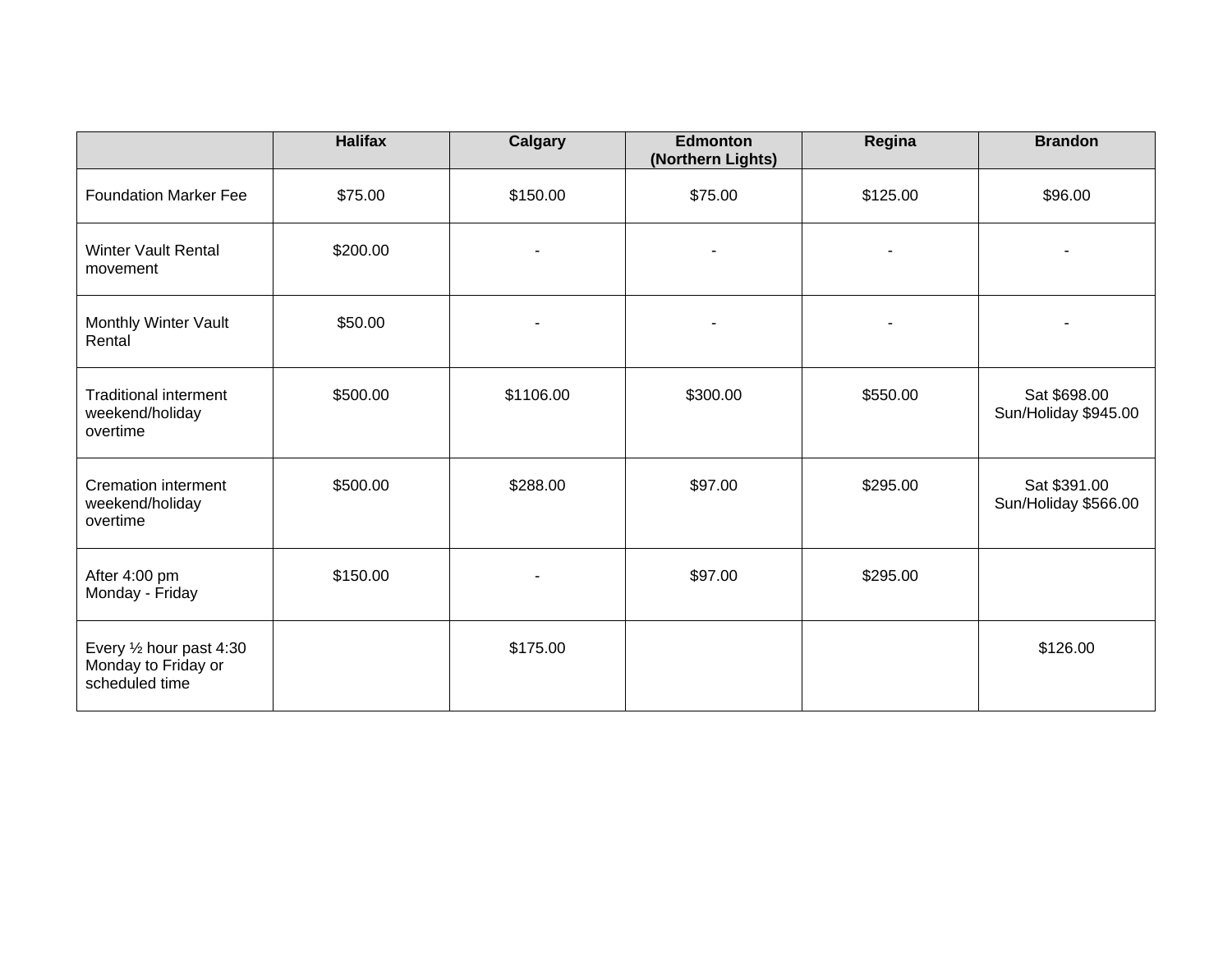## **Attachment B – Market Scan Analysis**

|                                    | <b>HRM Owned</b><br>(6 sites) | Lucar Hamax Regional Cemetenes<br>St John's<br><b>Halifax</b>         | <b>Brookside</b><br><b>Bedford Residents</b> | <b>Gates of Heaven</b><br><b>Lower Sackville</b> | <b>Oakridge</b><br>Dartmouth / Sackville |
|------------------------------------|-------------------------------|-----------------------------------------------------------------------|----------------------------------------------|--------------------------------------------------|------------------------------------------|
| Single Grave (Traditional)<br>Plot | \$1,400                       | \$950                                                                 | $$1,200 - $2500$                             | \$2,075                                          | $$2,025 - $2,400$                        |
| <b>Cremation Plot</b>              | \$1,050<br>(4 cremations)     | \$750<br>(4 cremations)                                               | \$650<br>(2 cremations)                      | \$1,775<br>(2 cremations)                        | \$1,390<br>(3 cremations)                |
| <b>Columbarium Niche</b>           | \$2500                        | \$2050                                                                | \$2000                                       | $$2500 - $3000$                                  | \$2600 - \$3500                          |
| <b>Standard Interment</b>          | \$785                         | \$900                                                                 | \$850                                        | \$775                                            | \$890                                    |
| <b>Cremation Interment</b>         | \$400                         | \$500                                                                 | \$350                                        | \$450                                            | \$525                                    |
| Columbarium Interment              | \$400                         | Included in niche price                                               | \$150                                        | \$385                                            | \$450                                    |
| Double Depth/Vault                 | \$1000                        | \$1050                                                                | n/c                                          | n/c                                              | \$1100                                   |
| <b>Traditional Disinterment</b>    | \$800                         | \$900                                                                 | \$850                                        | \$775                                            | \$2200 - \$2600                          |
| <b>Cremation Disinterment</b>      | \$400                         | \$500                                                                 | \$350                                        | \$450                                            | \$720                                    |
| Maintenance<br>Fee/Perpetual Care  | \$150                         | \$425 (traditional)<br>\$100/\$375 (cremation)<br>\$700 (Columbarium) |                                              | \$325                                            | 15% included in price<br>of plot         |
| <b>Transfer Fee/New Deed</b>       | \$100                         | n/c                                                                   | \$25                                         | n/c                                              | \$50                                     |
| <b>Foundation Marker Fee</b>       | \$75                          | \$50                                                                  | n/c                                          | \$300                                            | n/c                                      |

**Local Halifax Regional Cemeteries**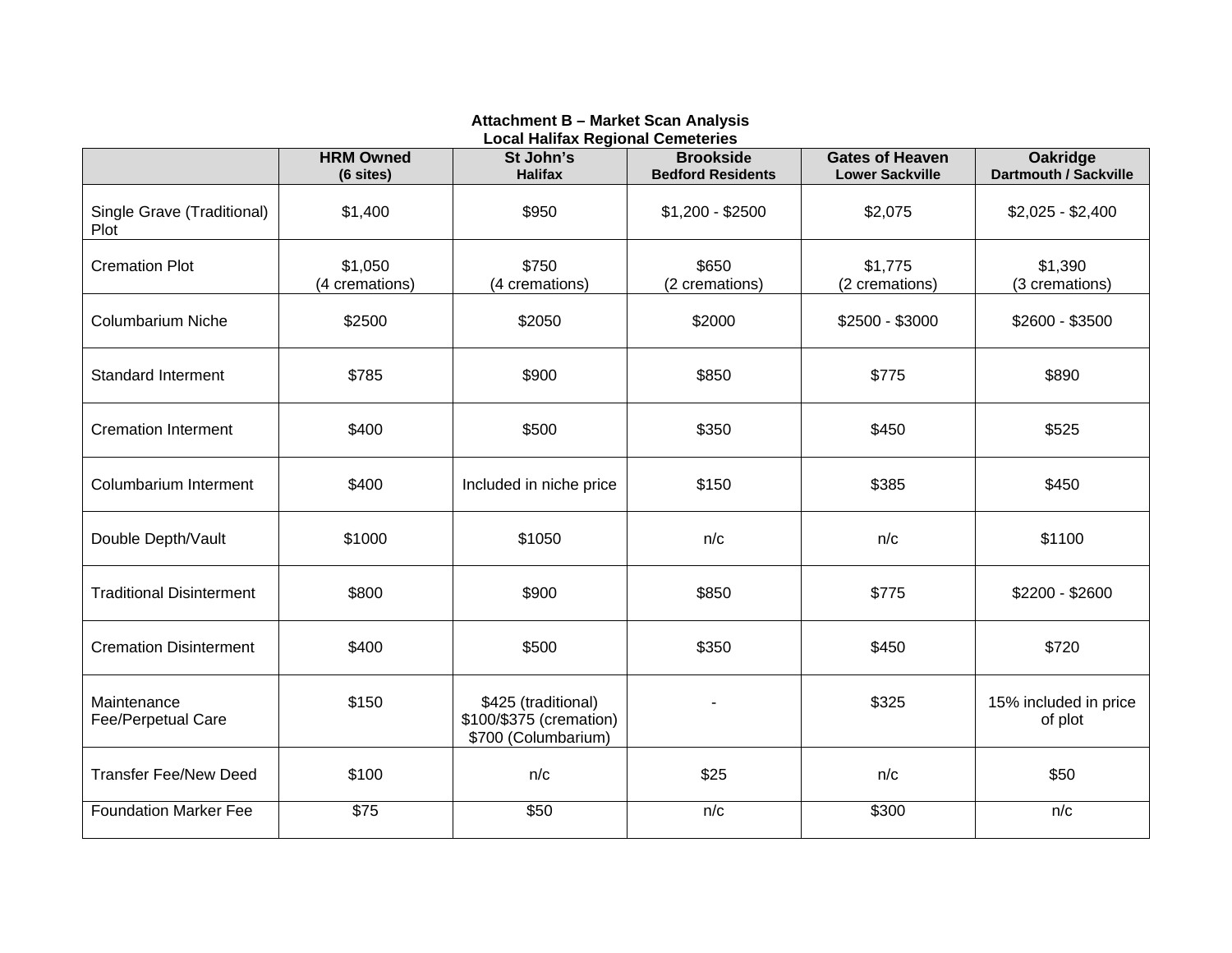|                                                               | <b>HRM Owned</b><br>(6 sites) | St John's<br><b>Halifax</b>               | <b>Brookside</b><br><b>Bedford Residents</b> | <b>Gates of Heaven</b><br><b>Lower Sackville</b>                                  | Oakridge<br>Dartmouth / Sackville                                    |
|---------------------------------------------------------------|-------------------------------|-------------------------------------------|----------------------------------------------|-----------------------------------------------------------------------------------|----------------------------------------------------------------------|
| <b>Winter Vault Rental</b><br>movement                        | \$200                         |                                           |                                              |                                                                                   |                                                                      |
| Monthly Winter Vault<br>Rental                                | \$50                          |                                           |                                              |                                                                                   |                                                                      |
| <b>Traditional Burial</b><br>weekend/holiday<br>overtime rate | \$500                         | \$250.00 Saturday<br>\$750 Sunday/Holiday | n/c Saturday<br>\$100 Sunday/Holiday         | Do not bury on<br>Sundays, pay staff 44<br>hours to offset<br>Saturday interments | \$600 Saturday<br>\$900 Sunday/Holiday                               |
| <b>Cremation burial</b><br>weekend/holiday<br>overtime rate   | \$500                         | \$250 Saturday<br>\$750 Sunday/Holiday    | n/c Saturday<br>\$100 Sunday/Holiday         | Do not bury on<br>Sundays, pay staff 44<br>hours to offset<br>Saturday interments | \$200 Saturday,<br>Sunday and Holiday                                |
| After 4:00 pm Monday -<br>Friday                              | \$150                         | \$250.00 after 3:00 pm                    | n/c                                          | n/c                                                                               | \$600 after 3:00<br>(traditional)<br>\$200 after 3:00<br>(cremation) |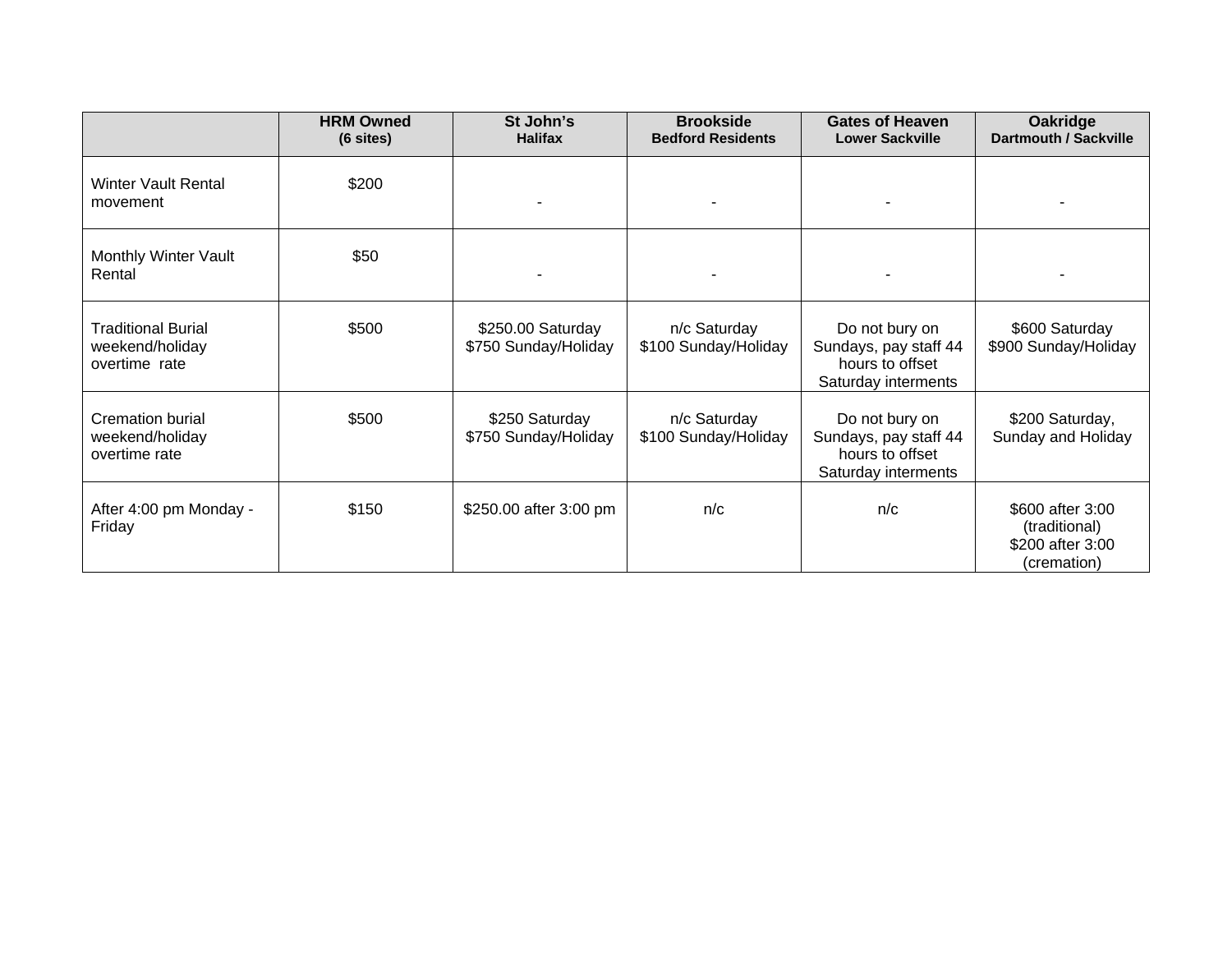## **Attachment C Halifax Regional Municipality Administrative Order Number 20 Respecting Fees for Cemetery Services**

**BE IT RESOLVED** as an Administrative Order of the Council of the Halifax Regional Municipality as follows:

## **1. SHORT TITLE**

The Administrative Order may be cited as Administrative Order Number 20, Fees for Cemetery Services Administrative Order.

## **2. CEMETERY FEES ESTABLISHMENT**

Whereas By-Law C-700 provides for the sale of burial rights and the provision of other services related to municipal cemeteries, the schedule of fees is as follows:

## **Schedule of Fees - HRM Cemeteries Price**

## **1. Lot and Niche Fees Except for the Last Post Fund Columbarium**

| A.        | Single grave lot                          | \$1,400.00 2,300.00 |
|-----------|-------------------------------------------|---------------------|
| <b>B.</b> | Cremation lots (holds up to 4 cremations) | \$1,050.00 1,500.00 |
| C.        | Infant lots (in special infant sections)  | \$200.00            |
| D.        | Repealed                                  |                     |
| Ε.        | HRM Columbarium (up to 2 urns)            | \$2,500.00          |

Except for interments in the Last Post Fund Columbarium, an additional fee for maintenance care in the amount of  $$150.00$   $300.00$  will be added to each of the lots mentioned above and provides for the first interment in the lot. Subsequent interments are outlined in section 2 below.

15% of the proceeds of the lot sales will be deposited in a trust or reserve to provide for maintenance care of the lots.

## **2. Interment Fees Except for the Last Post Columbarium**

| $\mathbf{A}$ . | Standard interment                                                            | \$785.00 900.00 |
|----------------|-------------------------------------------------------------------------------|-----------------|
| <b>B.</b>      | Double depth/vault/oversize (where site conditions permit)\$1,000.00 1,100.00 |                 |
| C.             | Cremation interment (including HRM Columbarium)                               | \$400.00 500.00 |
| D.             | <b>HRM Columbarium interment</b>                                              | \$400.00        |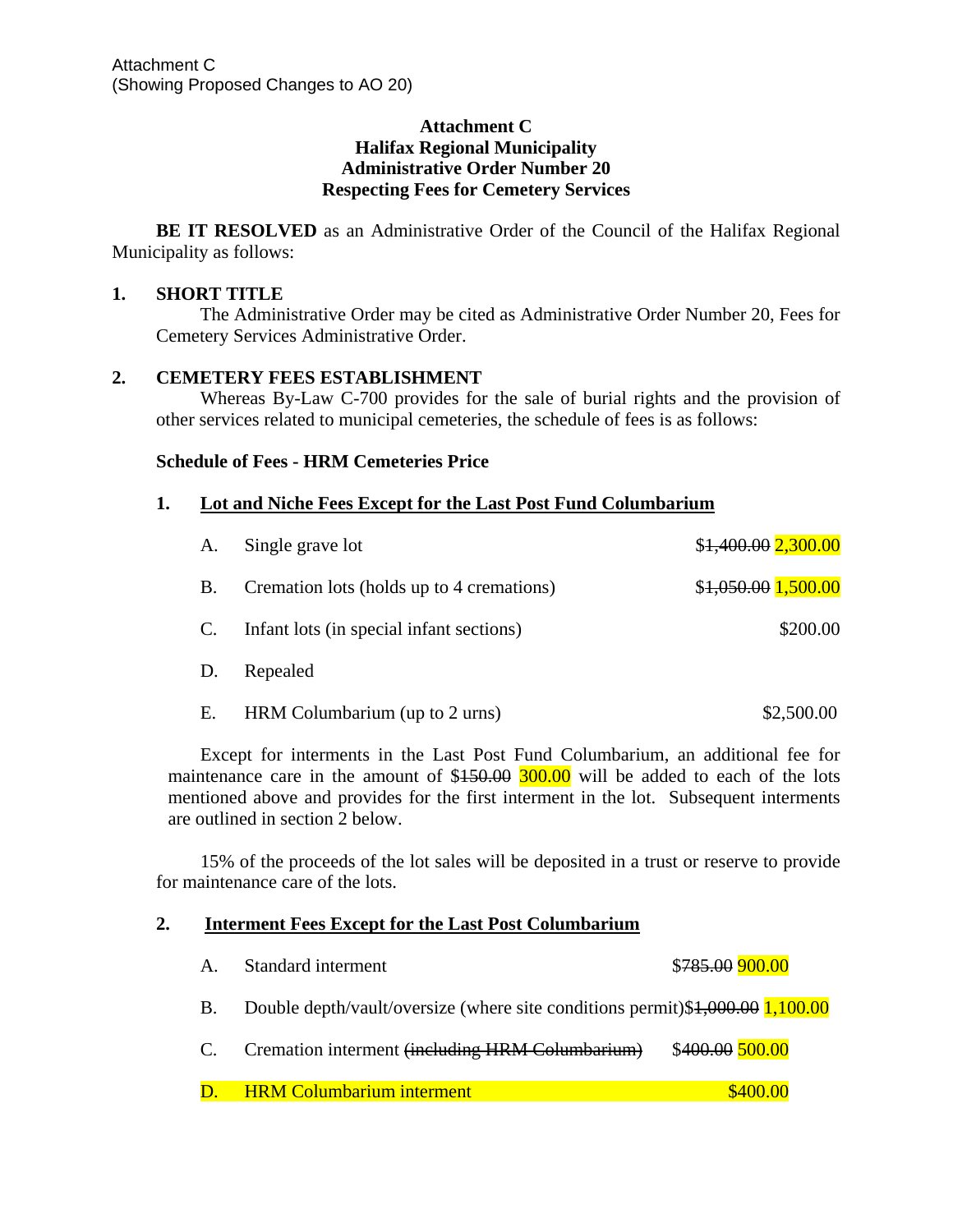## Attachment C (Showing Proposed Changes to AO 20)

## **3. Additional Fees Except for the Last Post Fund Columbarium**

| A.           | Transfer fees (no tax payable)                                     | \$100.00        |
|--------------|--------------------------------------------------------------------|-----------------|
| Β.           | Research fee (per hour)                                            | \$50.00         |
| $\mathsf{C}$ | Foundation/ mark administration fee                                | \$75.00         |
| D.           | Vault rental (handling fee per movement)                           | \$200.00        |
| Е.           | Rental fee (per month)                                             | \$50.00         |
| F.           | Maintenance care fee for a second<br>and all subsequent interments | \$150.00 300.00 |
| G.           | Standard disinterment                                              | \$800.00 900.00 |
| Н.           | <b>Cremation disinterment</b>                                      | \$400.00 500.00 |
|              |                                                                    |                 |

I. Weekend/Holiday rate (additional \$500.00 flat rate added to price)

| a. Saturday rate              | \$175.00 |
|-------------------------------|----------|
| <b>b.</b> Sunday/Holiday rate | \$225.00 |

price)

J. Burials after 4:00 pm Mon-Fri (additional \$150.00 100.00 flat rate added to

If a maintenance care fee was not included at the time of purchase, a maintenance care fee shall be applied at the time of interment pursuant to clause 3F except for interments in the Last Post Fund Columbarium (no additional maintenance fee).

Tax is payable on all fees.

## **4. Niche Fees - Last Post Fund Columbarium – Purchased Prior to August 13, 2008**

| А. | Single Interment in Last Post Columbarium<br>(including the cost of the maintenance fee, opening and closing,<br>deed, engraving the niche panel and all applicable taxes)                                   | \$1,840.00 |
|----|--------------------------------------------------------------------------------------------------------------------------------------------------------------------------------------------------------------|------------|
| В. | Double Interment Last Post Columbarium<br>(including the cost of the first and second maintenance fee,<br>first and second opening and closing, deed, engraving<br>the niche panel and all applicable taxes) | \$2,140.00 |

C. Second maintenance care fee (per movement) plus \$50.00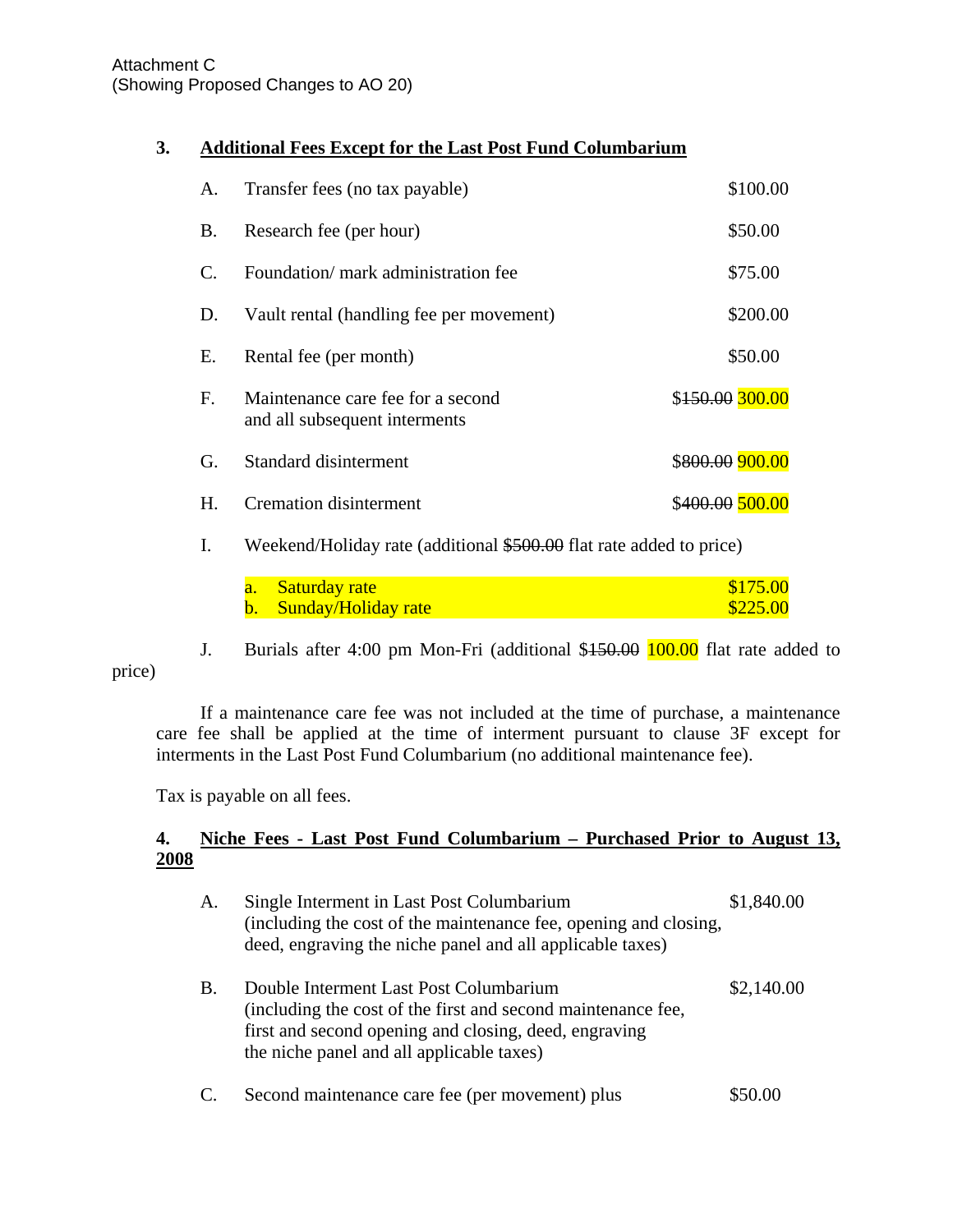applicable taxes are included in the fee of B.

| Opening and closing fee per interment plus | \$250.00 |
|--------------------------------------------|----------|
| applicable taxes is included in A. and B.  |          |

## **5. Niche Fees - Last Post Fund Columbarium - Purchased from Last Post Fund after August 12th 2008**

|    | A.        | Single Interment in Last Post Columbarium<br>(including the cost of the niche, one opening and closing fee,<br>maintenance fee, engraving of niche panel, deed, and all<br>applicable taxes but excluding C and D)         | \$2,106.00           |
|----|-----------|----------------------------------------------------------------------------------------------------------------------------------------------------------------------------------------------------------------------------|----------------------|
|    | <b>B.</b> | Double Interment Last Post Columbarium<br>(including the cost of the niche, two opening and closing fees,<br>two maintenance fees, engraving of niche panel, deed, and all<br>applicable taxes but excluding $C$ and $D$ ) | \$2,727.50           |
|    | C.        | Weekend/Holiday rate (plus applicable tax)                                                                                                                                                                                 | \$500.00             |
|    |           | <b>Saturday rate</b><br>$\overline{a}$ .<br>Sunday/Holiday rate<br>b.                                                                                                                                                      | \$175.00<br>\$225.00 |
|    | D.        | Burials after 4:00 pm Mon/Fri (plus applicable tax)                                                                                                                                                                        | \$150.00 100.00      |
| 6. |           | Niche Fees - Last Post Fund - Purchased from HRM at Any Time                                                                                                                                                               |                      |
|    | A.        | Single Interment in Last Post Columbarium<br>(including the cost of the niche, one opening and closing fee,<br>maintenance fee, engraving of niche panel, deed, and all<br>applicable taxes but excluding $C$ and $D$ )    | \$2,106.00           |
|    | <b>B.</b> | Double Interment Last Post Columbarium<br>(including the cost of the niche, two opening and closing fees,<br>two maintenance fees, engraving of niche panel, deed, and<br>all applicable taxes but excluding C and D)      | \$2,727.50           |
|    | C.        | Weekend/Holiday rate (plus applicable tax)                                                                                                                                                                                 | \$500.00             |
|    |           | <b>Saturday rate</b><br>$\overline{a}$ .<br>Sunday/Holiday rate<br>$\mathbf b$ .                                                                                                                                           | \$175.00<br>\$225.00 |
|    | D.        | Burials after 4:00 pm Mon-Fri (plus applicable tax)                                                                                                                                                                        | \$150.00 100.00      |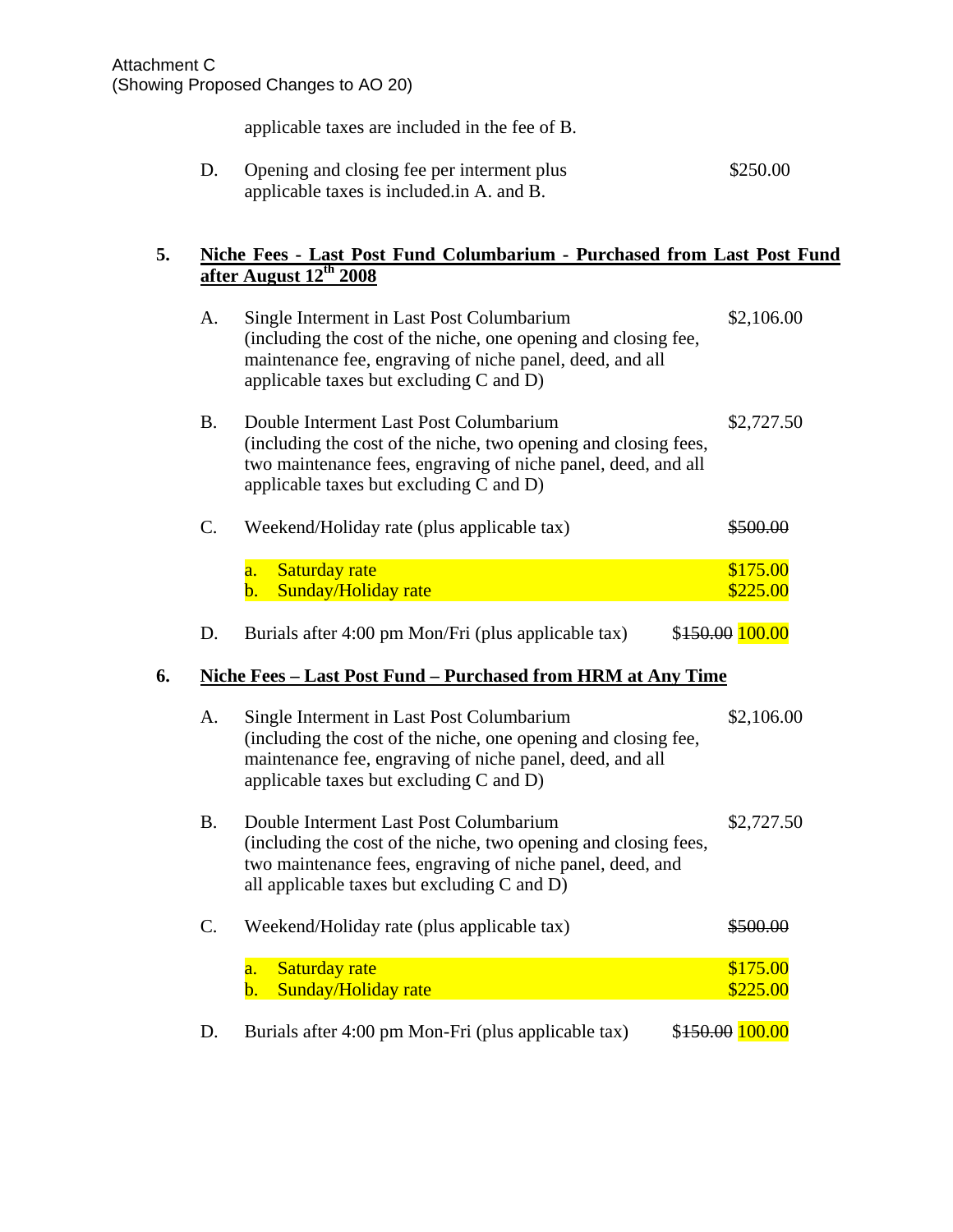Done and passed in Council this 25<sup>th</sup> day of January, 2000.

Deputy Mayor

 $\frac{1}{\sqrt{2}}$  ,  $\frac{1}{\sqrt{2}}$  ,  $\frac{1}{\sqrt{2}}$  ,  $\frac{1}{\sqrt{2}}$  ,  $\frac{1}{\sqrt{2}}$  ,  $\frac{1}{\sqrt{2}}$  ,  $\frac{1}{\sqrt{2}}$  ,  $\frac{1}{\sqrt{2}}$  ,  $\frac{1}{\sqrt{2}}$  ,  $\frac{1}{\sqrt{2}}$  ,  $\frac{1}{\sqrt{2}}$  ,  $\frac{1}{\sqrt{2}}$  ,  $\frac{1}{\sqrt{2}}$  ,  $\frac{1}{\sqrt{2}}$  ,  $\frac{1}{\sqrt{2}}$ 

 $\frac{1}{\sqrt{2}}$  ,  $\frac{1}{\sqrt{2}}$  ,  $\frac{1}{\sqrt{2}}$  ,  $\frac{1}{\sqrt{2}}$  ,  $\frac{1}{\sqrt{2}}$  ,  $\frac{1}{\sqrt{2}}$  ,  $\frac{1}{\sqrt{2}}$  ,  $\frac{1}{\sqrt{2}}$  ,  $\frac{1}{\sqrt{2}}$  ,  $\frac{1}{\sqrt{2}}$  ,  $\frac{1}{\sqrt{2}}$  ,  $\frac{1}{\sqrt{2}}$  ,  $\frac{1}{\sqrt{2}}$  ,  $\frac{1}{\sqrt{2}}$  ,  $\frac{1}{\sqrt{2}}$ Municipal Clerk

I, Vi Carmichael, Municipal Clerk of the Halifax Regional Municipality, hereby certify that the above-noted Administrative Order was passed at a meeting of Halifax Regional Council held on January 25, 2000.

 $\frac{1}{\sqrt{2}}$  ,  $\frac{1}{\sqrt{2}}$  ,  $\frac{1}{\sqrt{2}}$  ,  $\frac{1}{\sqrt{2}}$  ,  $\frac{1}{\sqrt{2}}$  ,  $\frac{1}{\sqrt{2}}$  ,  $\frac{1}{\sqrt{2}}$  ,  $\frac{1}{\sqrt{2}}$  ,  $\frac{1}{\sqrt{2}}$  ,  $\frac{1}{\sqrt{2}}$  ,  $\frac{1}{\sqrt{2}}$  ,  $\frac{1}{\sqrt{2}}$  ,  $\frac{1}{\sqrt{2}}$  ,  $\frac{1}{\sqrt{2}}$  ,  $\frac{1}{\sqrt{2}}$ 

# Vi Carmichael, Municipal Clerk

| Amendment #1      |                    |
|-------------------|--------------------|
| Notice of Motion: | December 11, 2007  |
| Approved:         | February 5, 2008   |
| Amendment #2      |                    |
| Notice of Motion: | June 22, 2010      |
| Approved:         | July 6, 2010       |
| Amendment #3      |                    |
| Notice of Motion: | June 25, 2013      |
| Approved:         | September 10, 2013 |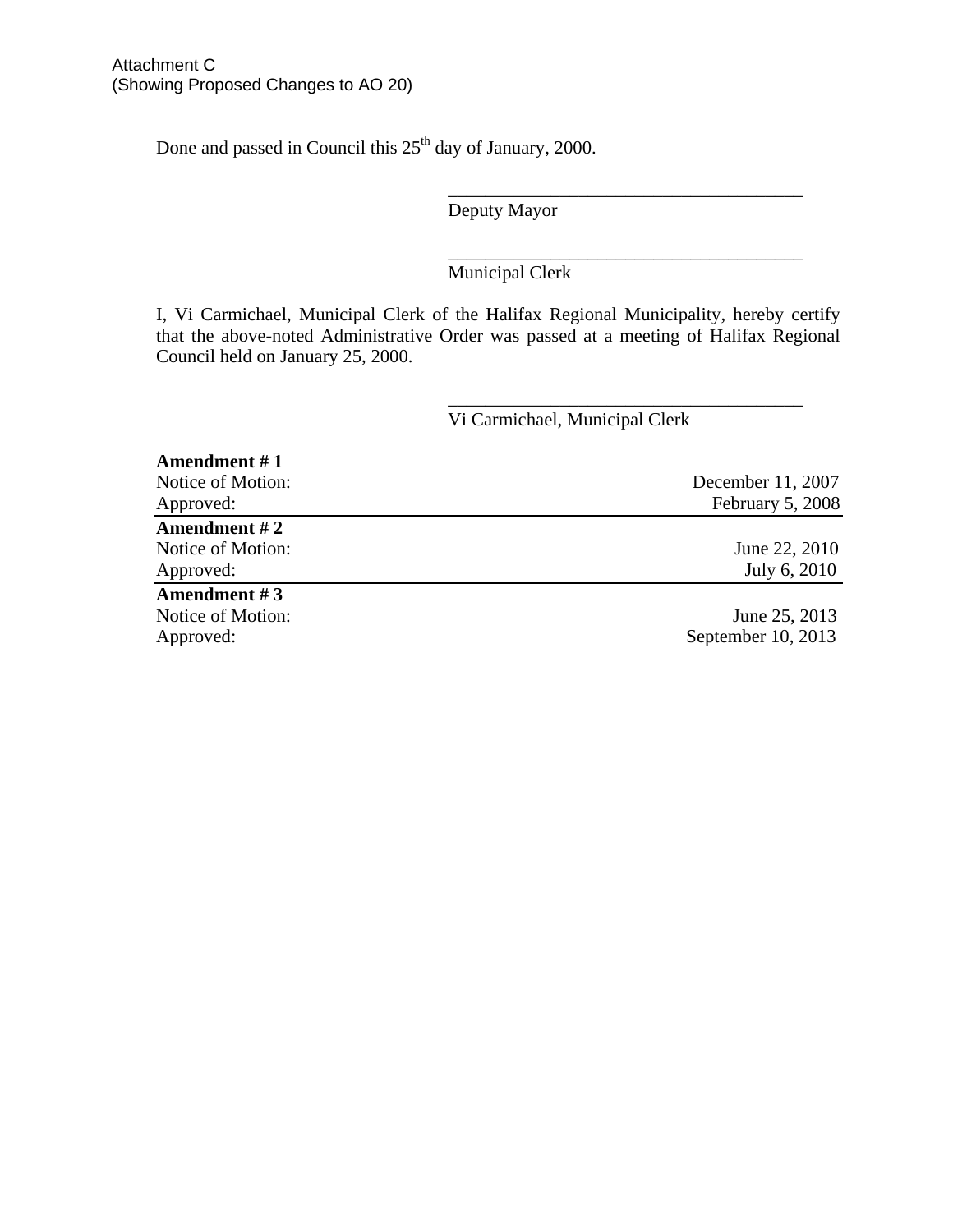## **HALIFAX REGIONAL MUNICIPALITY ADMINISTRATIVE ORDER 20 RESPECTING FEES FOR CEMETERY SERVICES**

**BE IT ENACTED** by the Council of Halifax Regional Municipality that Administrative Order 20, the *Respecting Fees for Cemetery Services* Administrative Order is amended as follows:

- 1. Subsection 1 of section 2 titled "Lot and Niche Fees Except for the Last Post Fund Columbarium" is amended by:
	- (a) striking out the number "1,400.00" at the end of clause A;
	- (b) adding the number "2,300.00" at the end of clause A;
	- (c) striking out the number "1,050.00" at the end of clause B;
	- (d) adding the number "1,500.00" at the end of clause B;
	- (e) striking out the number "150.00" after the words "amount of" and before the words "will be added" in the second line of the paragraph after clause E; and
	- (f) adding the number "300.00" after the words "amount of" and before the words "will be added" in the second line of the paragraph after clause E.
- 2. Subsection 2 of section 2 titled "Interment Fees Except for the Last Post Columbarium" is amended by:
	- (a) striking out the number "785.00" at the end of clause A;
	- (b) adding the number "900.00" at the end of clause A;
	- (c) striking out the number "1,000.00" at the end of clause B;
	- (d) adding the number "1,100.00" at the end of clause B;
	- (e) striking out the brackets and words "(including HRM Columbarium)" after the word "interment" in clause C;
	- (f) striking out the number "400.00" at the end of clause C;
	- (g) adding the number "500.00" at the end of clause C;
	- (h) adding the following clause immediately after clause C and before subsection 3:
		- D. HRM Columbarium interment  $$400.00$
- 3. Subsection 3 of section 2 titled "Additional Fees Except for the Last Post Fund Columbarium" is amended by:
	- (a) striking out the number "150.00" at the end of clause F;
	- (b) adding the number "300.00" at the end of clause F;
	- (c) striking out the number "800.00" at the end of clause G;
	- (d) adding the number "900.00" at the end of clause G;
	- (e) striking out the number "400.00" at the end of clause H;
	- (f) adding the number "500.00" at the end of clause H;
	- (g) striking out the symbol and number "\$500.00" after the word "additional" and before the word "flat" in the bracket in clause I;
	- (h) adding the following sub-clauses immediate after clause I and before clause J:

| a. Saturday rate    | \$175.00 |
|---------------------|----------|
| Sunday/Holiday rate | \$225.00 |

- (i) striking out the number "150.00" after the word "additional" and before the word "flat" in the bracket in clause J; and
- (j) adding the number "100.00" after the word "additional" and before the word "flat" in the bracket in clause J.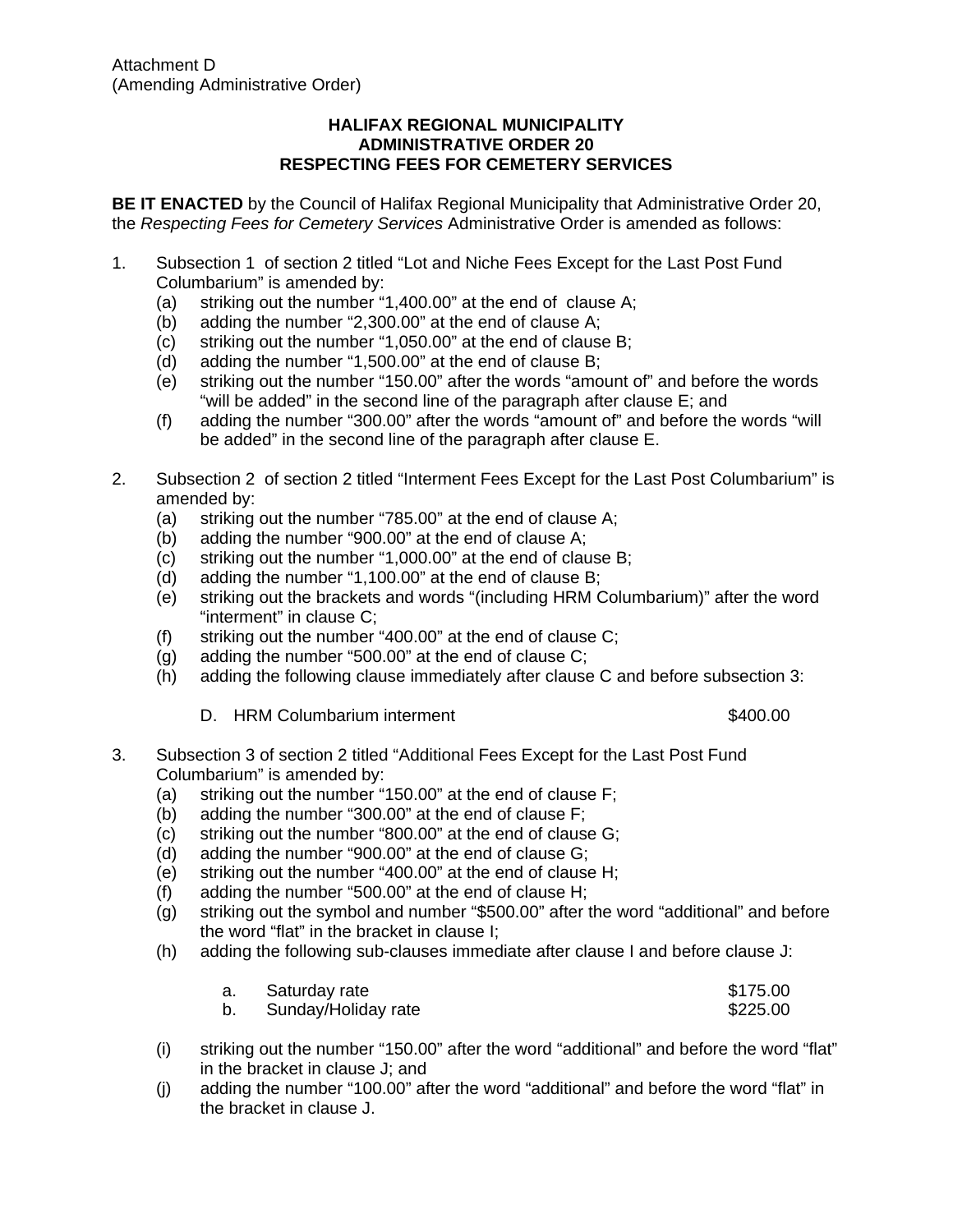- 4. Subsection 5 of section 2 titled "Niche Fees Last Post Fund Columbarium Purchased from Last Post Fund after August  $12<sup>th</sup>$  2008" is amended by:
	- (a) striking out the number "500" at the end of clause C;
	- (b) adding the following sub-clauses immediate after clause C and before clause D:

| a. | Saturday rate | \$175.00 |
|----|---------------|----------|
|    |               |          |

| Sunday/Holiday rate<br>\$225.00 |
|---------------------------------|
|---------------------------------|

- (c) striking out the number "150.00" at the end of clause D; and
- (d) adding the number "100.00" at the end of clause D.
- 5. Subsection 6 of section 2 titled "Niche Fees Last Post Fund Purchased from HRM at Any Time" is amended by:
	- (a) striking out the number "500" at the end of clause C;
	- (b) adding the following sub-clauses immediate after clause C and before clause D:

| Saturday rate       | \$175.00 |
|---------------------|----------|
| Sunday/Holiday rate | \$225.00 |

- (c) striking out the number "150.00" at the end of clause D; and
- (d) adding the number "100.00" at the end of clause D.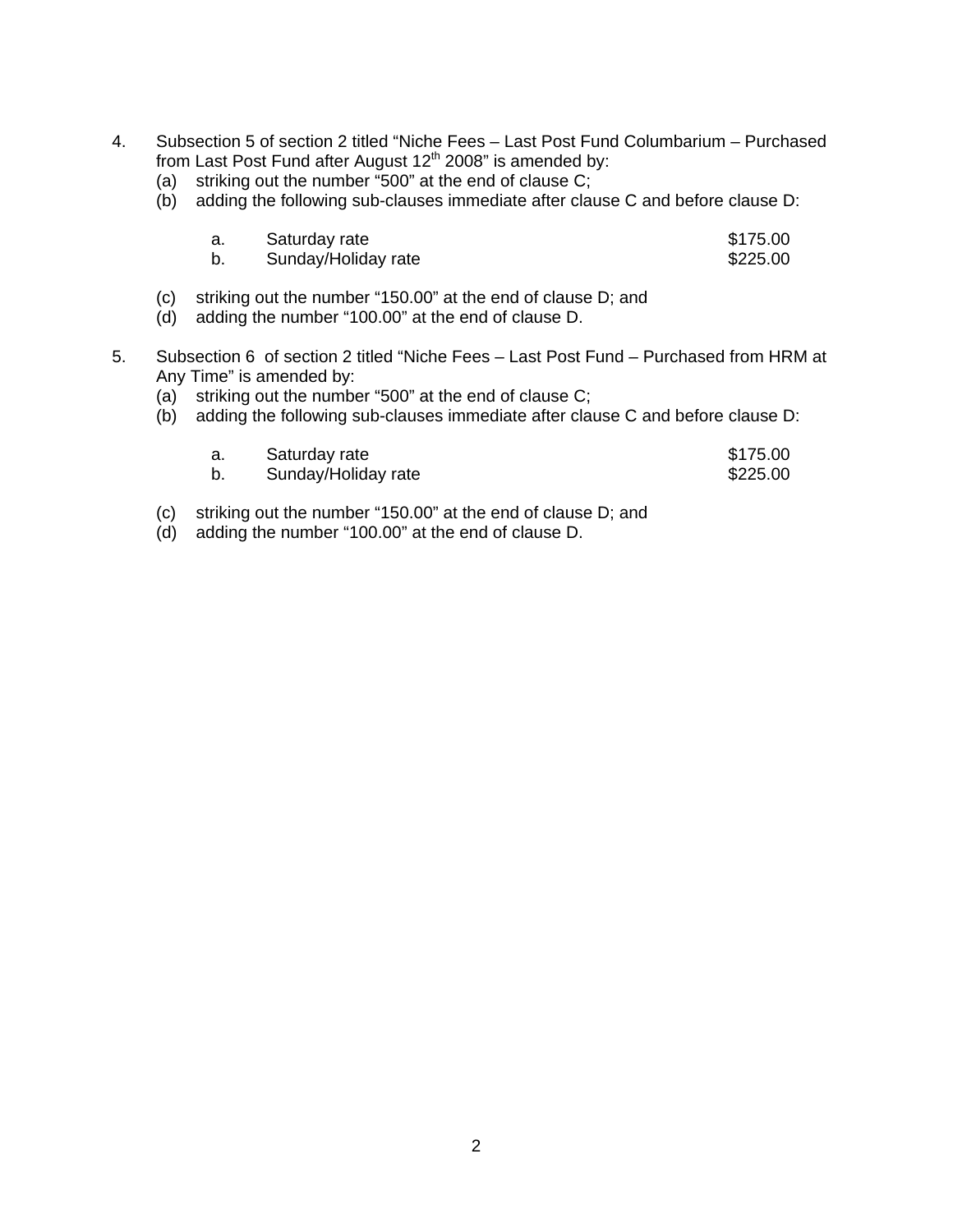## **Halifax Regional Municipality Administrative Order Number 20 Respecting Fees for Cemetery Services**

**BE IT RESOLVED** as an Administrative Order of the Council of the Halifax Regional Municipality as follows:

## **1. SHORT TITLE**

The Administrative Order may be cited as Administrative Order Number 20, Fees for Cemetery Services Administrative Order.

## **2. CEMETERY FEES ESTABLISHMENT**

Whereas By-Law C-700 provides for the sale of burial rights and the provision of other services related to municipal cemeteries, the schedule of fees is as follows:

## **Schedule of Fees - HRM Cemeteries Price**

## **1. Lot and Niche Fees Except for the Last Post Fund Columbarium**

| A.        | Single grave lot                          | \$2,300.00 |
|-----------|-------------------------------------------|------------|
| <b>B.</b> | Cremation lots (holds up to 4 cremations) | \$1,500.00 |
| C.        | Infant lots (in special infant sections)  | \$200.00   |
| D.        | Repealed                                  |            |
| Е.        | HRM Columbarium (up to 2 urns)            | \$2,500.00 |

Except for interments in the Last Post Fund Columbarium, an additional fee for maintenance care in the amount of \$300.00 will be added to each of the lots mentioned above and provides for the first interment in the lot. Subsequent interments are outlined in section 2 below.

15% of the proceeds of the lot sales will be deposited in a trust or reserve to provide for maintenance care of the lots.

## **2. Interment Fees Except for the Last Post Columbarium**

| A.           | Standard interment                                         | \$900.00   |
|--------------|------------------------------------------------------------|------------|
| <b>B.</b>    | Double depth/vault/oversize (where site conditions permit) | \$1,100.00 |
| $\mathsf{C}$ | Cremation interment                                        | \$500.00   |
| D.           | <b>HRM</b> Columbarium interment                           | \$400.00   |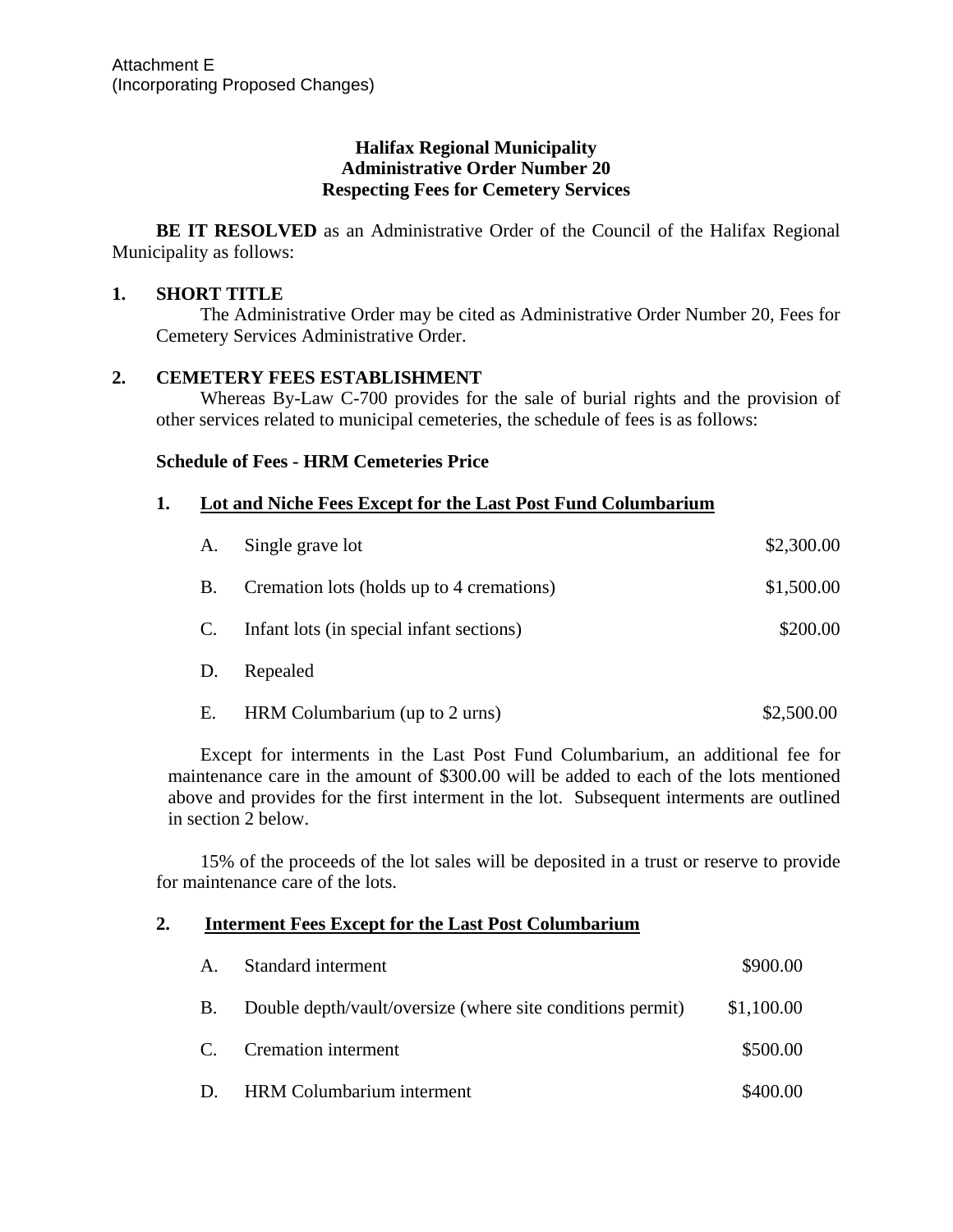## Attachment E (Incorporating Proposed Changes)

# **3. Additional Fees Except for the Last Post Fund Columbarium**

| A. | Transfer fees (no tax payable)                                     | \$100.00             |
|----|--------------------------------------------------------------------|----------------------|
| В. | Research fee (per hour)                                            | \$50.00              |
| C. | Foundation/ mark administration fee                                | \$75.00              |
| D. | Vault rental (handling fee per movement)                           | \$200.00             |
| Е. | Rental fee (per month)                                             | \$50.00              |
| F. | Maintenance care fee for a second<br>and all subsequent interments | \$300.00             |
| G. | <b>Standard disinterment</b>                                       | \$900.00             |
| Η. | <b>Cremation disinterment</b>                                      | \$500.00             |
| Ι. | Weekend/Holiday rate (additional flat rate added to price)         |                      |
|    | Saturday rate<br>a.<br>Sunday/Holiday rate<br>b.                   | \$175.00<br>\$225.00 |

J. Burials after 4:00 pm Mon-Fri (additional \$100.00 flat rate added to price)

If a maintenance care fee was not included at the time of purchase, a maintenance care fee shall be applied at the time of interment pursuant to clause 3F except for interments in the Last Post Fund Columbarium (no additional maintenance fee).

Tax is payable on all fees.

## **4. Niche Fees - Last Post Fund Columbarium – Purchased Prior to August 13, 2008**

| А. | Single Interment in Last Post Columbarium<br>(including the cost of the maintenance fee, opening and closing,<br>deed, engraving the niche panel and all applicable taxes)                                   | \$1,840.00 |
|----|--------------------------------------------------------------------------------------------------------------------------------------------------------------------------------------------------------------|------------|
| B. | Double Interment Last Post Columbarium<br>(including the cost of the first and second maintenance fee,<br>first and second opening and closing, deed, engraving<br>the niche panel and all applicable taxes) | \$2,140.00 |
| C. | Second maintenance care fee (per movement) plus<br>applicable taxes are included in the fee of B.                                                                                                            | \$50.00    |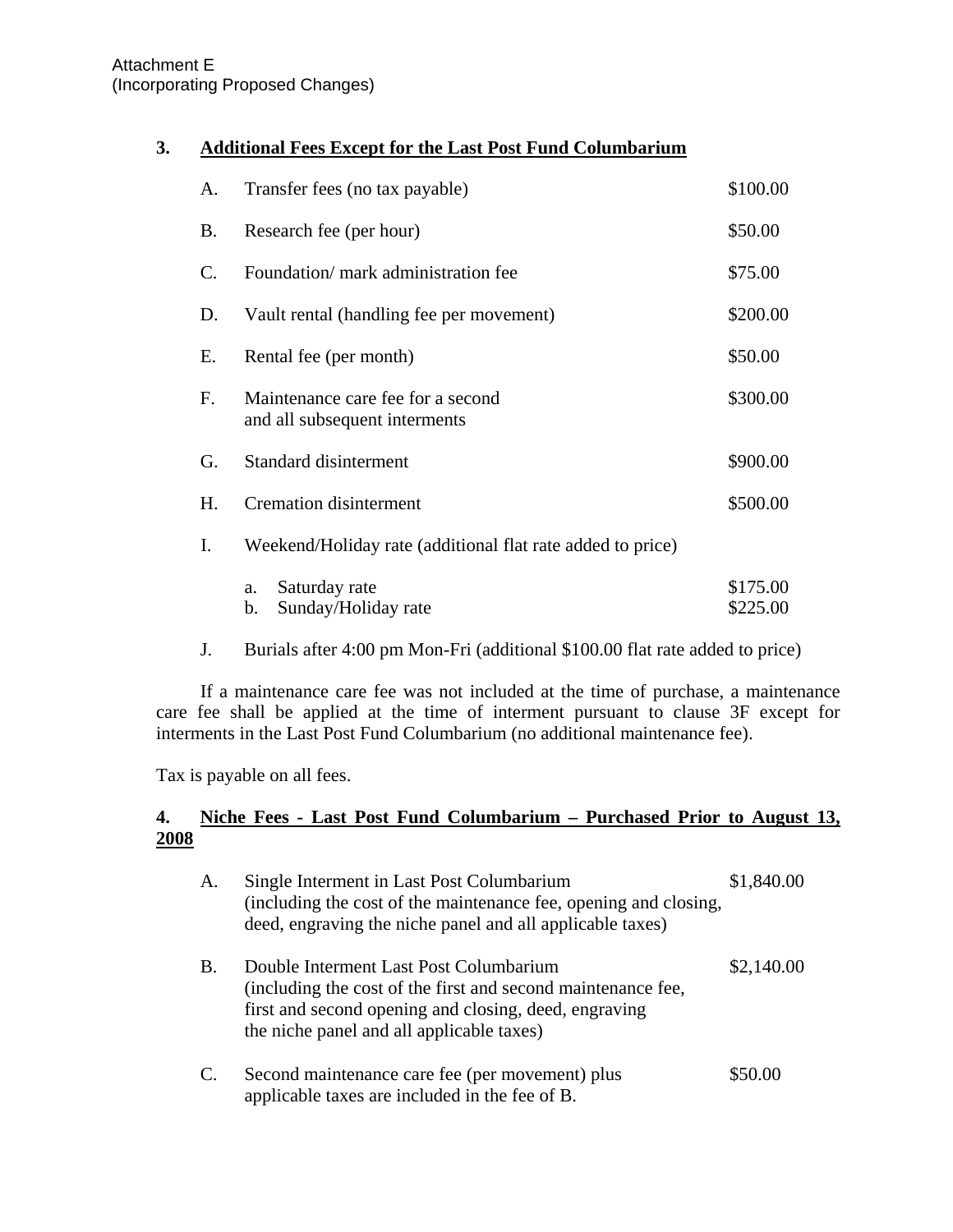|    | D.        | Opening and closing fee per interment plus<br>applicable taxes is included in A. and B.                                                                                                                               | \$250.00             |
|----|-----------|-----------------------------------------------------------------------------------------------------------------------------------------------------------------------------------------------------------------------|----------------------|
| 5. |           | Niche Fees - Last Post Fund Columbarium - Purchased from Last Post Fund<br>after August 12 <sup>th</sup> 2008                                                                                                         |                      |
|    | A.        | Single Interment in Last Post Columbarium<br>(including the cost of the niche, one opening and closing fee,<br>maintenance fee, engraving of niche panel, deed, and all<br>applicable taxes but excluding C and D)    | \$2,106.00           |
|    | <b>B.</b> | Double Interment Last Post Columbarium<br>(including the cost of the niche, two opening and closing fees,<br>two maintenance fees, engraving of niche panel, deed, and all<br>applicable taxes but excluding C and D) | \$2,727.50           |
|    | C.        | Weekend/Holiday rate (plus applicable tax)                                                                                                                                                                            |                      |
|    |           | Saturday rate<br>a.<br>Sunday/Holiday rate<br>b.                                                                                                                                                                      | \$175.00<br>\$225.00 |
|    | D.        | Burials after 4:00 pm Mon/Fri (plus applicable tax)                                                                                                                                                                   | \$100.00             |
| 6. |           | <u> Niche Fees – Last Post Fund – Purchased from HRM at Any Time</u>                                                                                                                                                  |                      |
|    | A.        | Single Interment in Last Post Columbarium<br>(including the cost of the niche, one opening and closing fee,<br>maintenance fee, engraving of niche panel, deed, and all<br>applicable taxes but excluding C and D)    | \$2,106.00           |
|    | <b>B.</b> | Double Interment Last Post Columbarium<br>(including the cost of the niche, two opening and closing fees,<br>two maintenance fees, engraving of niche panel, deed, and<br>all applicable taxes but excluding C and D) | \$2,727.50           |
|    | C.        | Weekend/Holiday rate (plus applicable tax)                                                                                                                                                                            |                      |
|    |           | Saturday rate<br>a.<br>Sunday/Holiday rate<br>$\mathbf b$ .                                                                                                                                                           | \$175.00<br>\$225.00 |
|    | D.        | Burials after 4:00 pm Mon-Fri (plus applicable tax)                                                                                                                                                                   | \$100.00             |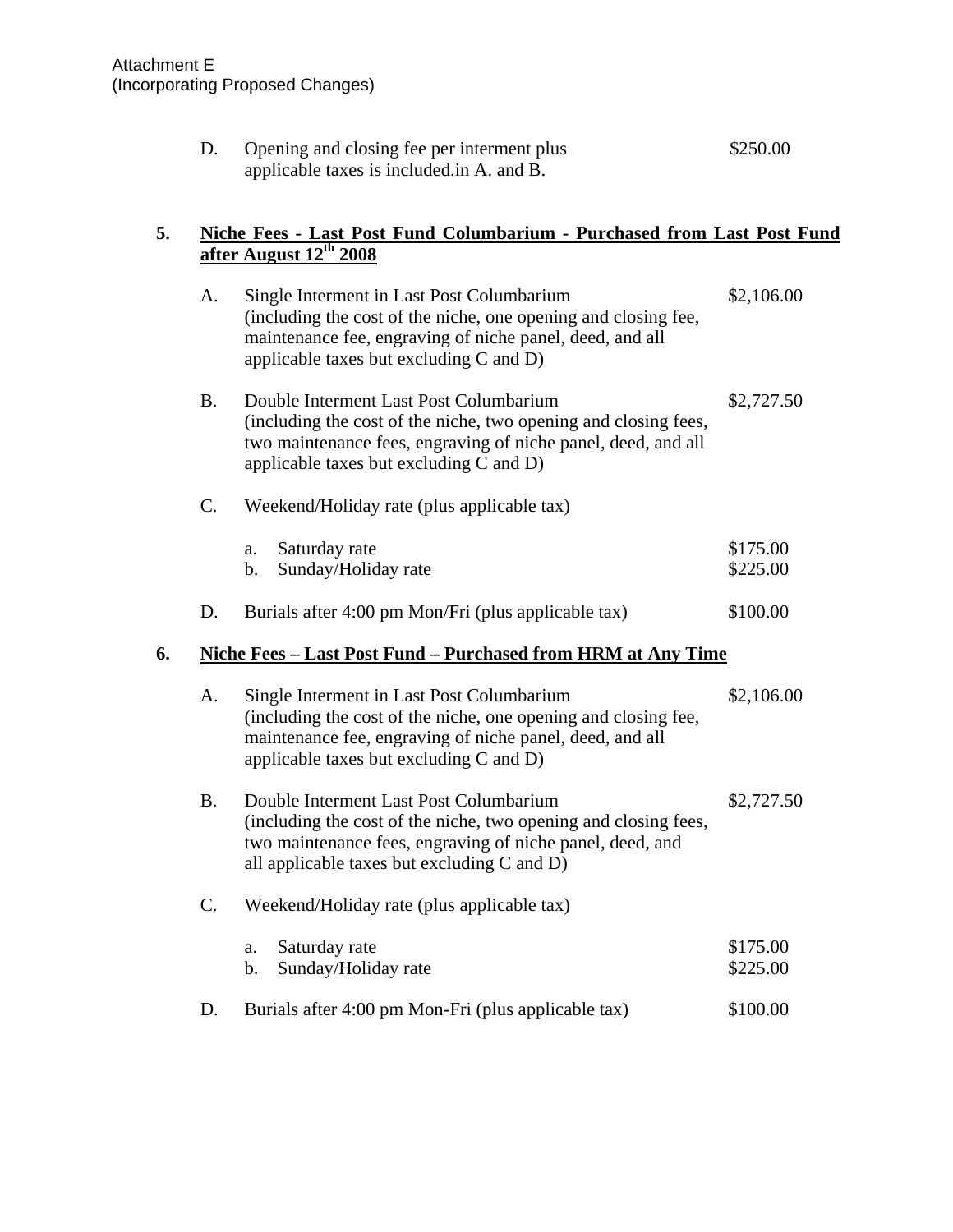Done and passed in Council this  $25<sup>th</sup>$  day of January, 2000.

Deputy Mayor

 $\frac{1}{\sqrt{2}}$  ,  $\frac{1}{\sqrt{2}}$  ,  $\frac{1}{\sqrt{2}}$  ,  $\frac{1}{\sqrt{2}}$  ,  $\frac{1}{\sqrt{2}}$  ,  $\frac{1}{\sqrt{2}}$  ,  $\frac{1}{\sqrt{2}}$  ,  $\frac{1}{\sqrt{2}}$  ,  $\frac{1}{\sqrt{2}}$  ,  $\frac{1}{\sqrt{2}}$  ,  $\frac{1}{\sqrt{2}}$  ,  $\frac{1}{\sqrt{2}}$  ,  $\frac{1}{\sqrt{2}}$  ,  $\frac{1}{\sqrt{2}}$  ,  $\frac{1}{\sqrt{2}}$ 

 $\frac{1}{\sqrt{2}}$  ,  $\frac{1}{\sqrt{2}}$  ,  $\frac{1}{\sqrt{2}}$  ,  $\frac{1}{\sqrt{2}}$  ,  $\frac{1}{\sqrt{2}}$  ,  $\frac{1}{\sqrt{2}}$  ,  $\frac{1}{\sqrt{2}}$  ,  $\frac{1}{\sqrt{2}}$  ,  $\frac{1}{\sqrt{2}}$  ,  $\frac{1}{\sqrt{2}}$  ,  $\frac{1}{\sqrt{2}}$  ,  $\frac{1}{\sqrt{2}}$  ,  $\frac{1}{\sqrt{2}}$  ,  $\frac{1}{\sqrt{2}}$  ,  $\frac{1}{\sqrt{2}}$ 

 $\frac{1}{\sqrt{2}}$  ,  $\frac{1}{\sqrt{2}}$  ,  $\frac{1}{\sqrt{2}}$  ,  $\frac{1}{\sqrt{2}}$  ,  $\frac{1}{\sqrt{2}}$  ,  $\frac{1}{\sqrt{2}}$  ,  $\frac{1}{\sqrt{2}}$  ,  $\frac{1}{\sqrt{2}}$  ,  $\frac{1}{\sqrt{2}}$  ,  $\frac{1}{\sqrt{2}}$  ,  $\frac{1}{\sqrt{2}}$  ,  $\frac{1}{\sqrt{2}}$  ,  $\frac{1}{\sqrt{2}}$  ,  $\frac{1}{\sqrt{2}}$  ,  $\frac{1}{\sqrt{2}}$ 

Municipal Clerk

I, Vi Carmichael, Municipal Clerk of the Halifax Regional Municipality, hereby certify that the above-noted Administrative Order was passed at a meeting of Halifax Regional Council held on January 25, 2000.

# Vi Carmichael, Municipal Clerk

| Amendment #1      |                    |
|-------------------|--------------------|
| Notice of Motion: | December 11, 2007  |
| Approved:         | February 5, 2008   |
| Amendment #2      |                    |
| Notice of Motion: | June 22, 2010      |
| Approved:         | July 6, 2010       |
| Amendment #3      |                    |
| Notice of Motion: | June 25, 2013      |
| Approved:         | September 10, 2013 |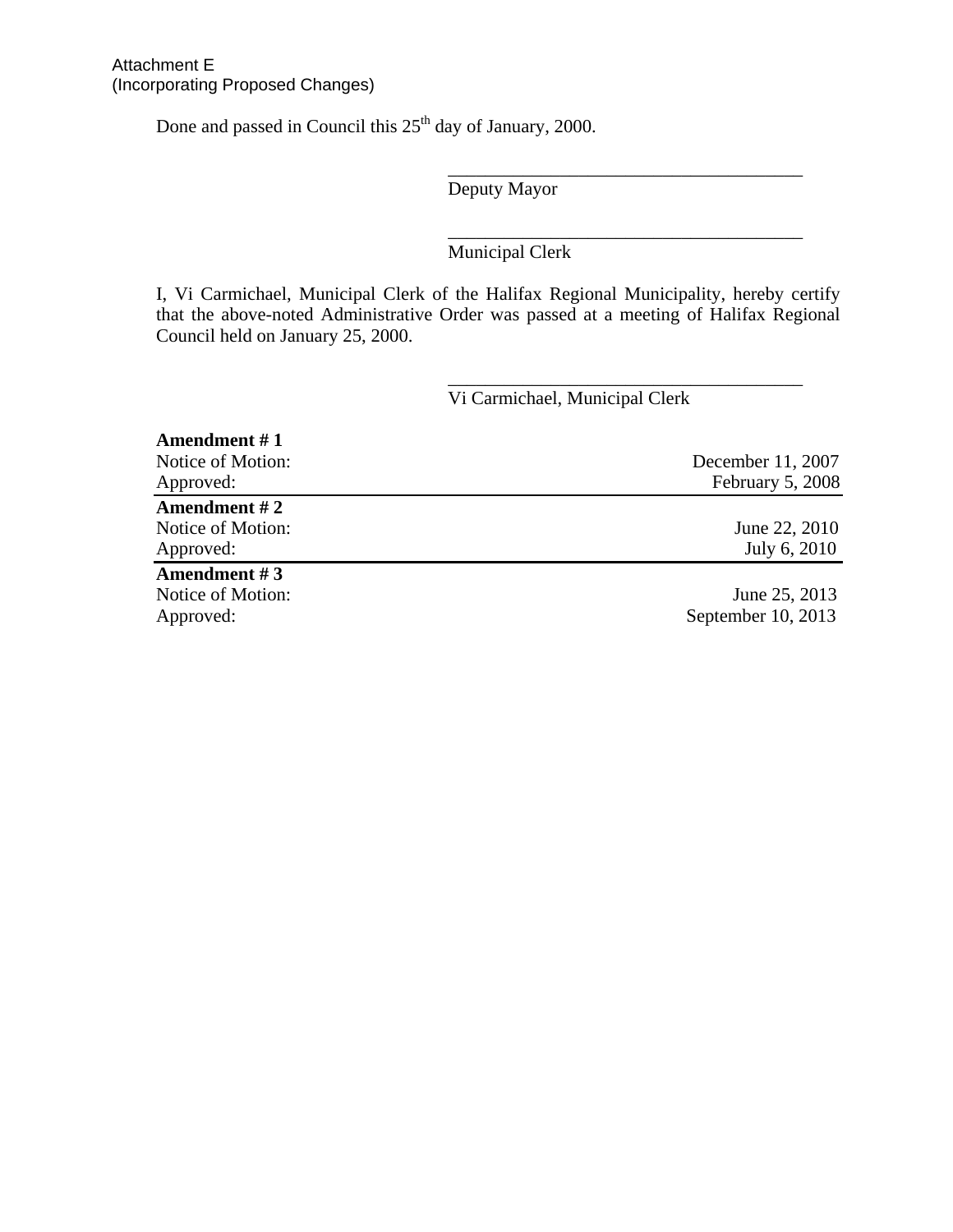

P.O. Box 1749 Halifax, Nova Scotia B3J 3A5 Canada

# **Item No. 11.1.6**<br>Halifax Regional Council  **October 27, 2015**

| TO:                  | Mayor Savage and Members of Halifax Regional Council                                  |
|----------------------|---------------------------------------------------------------------------------------|
| <b>SUBMITTED BY:</b> | Original signed by                                                                    |
|                      | Richard Butts, Chief Administrative Officer                                           |
|                      | Original Signed by                                                                    |
|                      | Mike Labrecque, Deputy Chief Administrative Officer                                   |
| <b>DATE:</b>         | October 16, 2015                                                                      |
| <b>SUBJECT:</b>      | Amendment to Administrative Order Number 20, Respecting Fees for Cemetery<br>Services |

#### **ORIGIN**

Halifax Regional Council – February 11, 2014 – Item 11.5.3 – Amendments to Administrative Order Number 20 – Respecting Fees for Cemetery Services. Regional Council passed the following motion:

MOVED by Councillor Adams, seconded by Councillor Hendsbee that Halifax Regional Council direct staff to bring forward amendments to Administrative Order 20, *Respecting Fees for Cemetery Services,* which eliminates the weekday after hour [4:00 pm] and weekend or holiday burial fees, and ensures that the cost of providing burial services is equitable for all customers and that the proposed amendments are, if possible, revenue neutral to the Municipality.

#### **LEGISLATIVE AUTHORITY**

*Halifax Regional Municipality Charter*, subsection 59(3), **"**In addition to matters specified in this Act or another Act of the Legislature, the Council may adopt policies on any matter that the Council considers conducive to the effective management of the Municipality,"

*Halifax Regional Municipality Charter* clause: 61(5) (d) **"**The Municipality may… (d) Sell deeds for cemetery lots and certificates of perpetual care"

By-law C-700, the *Cemeteries By-law*, section 24:

- 1) The cemetery fees shall be prescribed from time to time by Council by Policy.
- 2) The cemetery fees prescribed under subsection 1 of this section may be all inclusive, partially inclusive or may be different for the:
	- (a) type of cemetery fee;
	- (b) type of interments or disinterment;
	- (c) time and day of interments;

RECOMMENDATION ON PAGE 2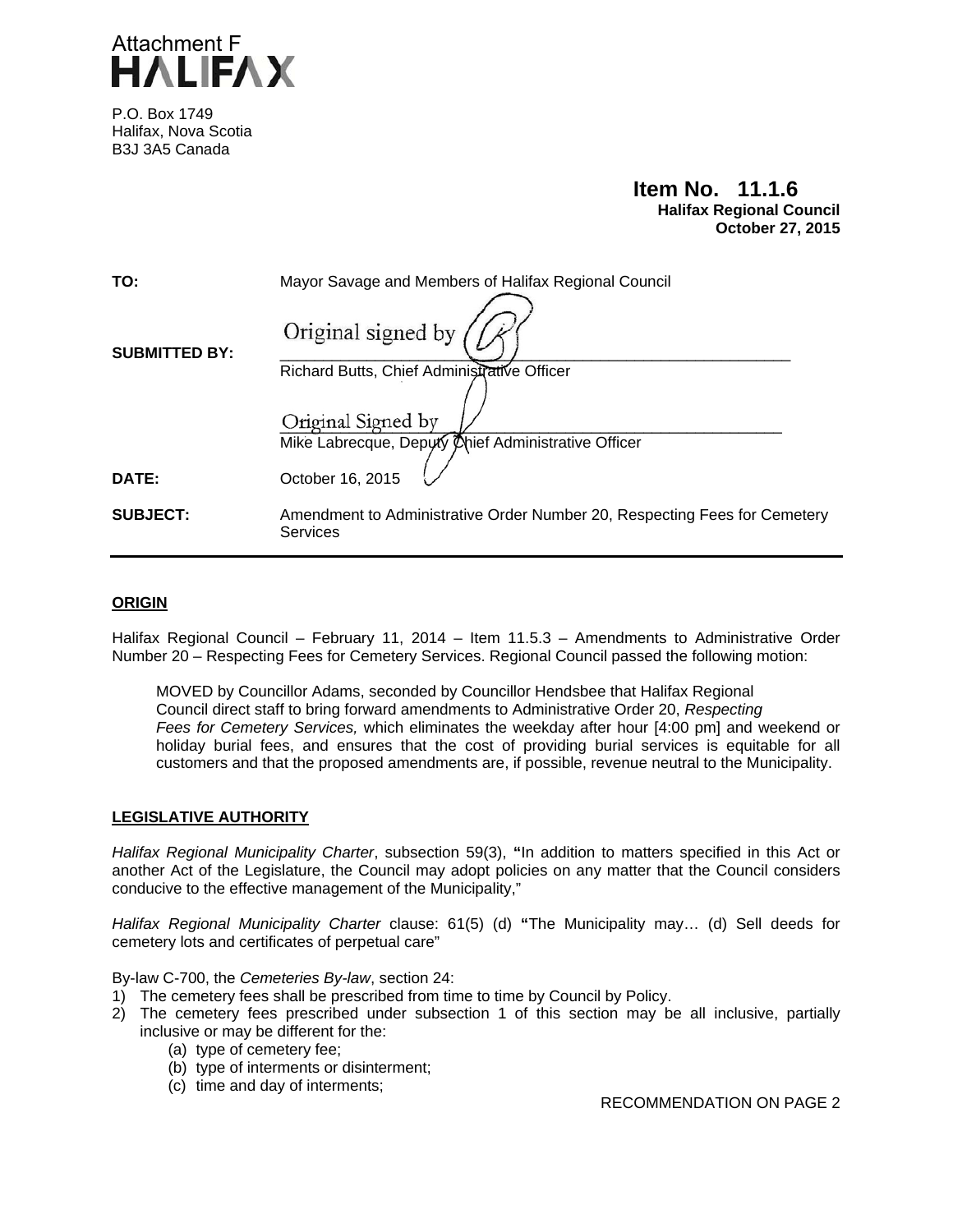- (d) date of purchase of a burial lot;
- (e) date of purchase of the right to use a niche lot;
- (f) date maintenance care is paid;
- (g) transfer of burial lots or niche lots;
- (h) foundation/marker administrative fee;
- (i) rental of types of vaults; and
- (j) any other matter the Council sets out in the Policy.

#### **RECOMMENDATION**

It is recommended that Halifax Regional Council direct staff to review the cemeteries fee structure set out in Administrative Order 20 and return to Council prior to approval of the 2016/17 budget with fee structure options in order to achieve the following objectives:

- a. adopt weekday after hour, weekend, and holiday rates identified in Table 1 of this report;
- b. implement rates to offset the revenue loss as identified in Table 1;
- c. recovery of increased cemetery operating costs incurred since the last fee schedule update in 2013; and
- d. potentially enable cost neutral operation of municipal cemeteries, as previously directed by Council, while respecting benchmark pricing of private sector cemeteries within the municipality.

#### **BACKGROUND**

On April 13, 2010, Regional Council received a recommendation report regarding "Service Review – Burial Services" which contained 19 recommendations for the future management of cemeteries. Recommendation #1 stated:

*1) Best practice indicates the general rated tax payer should not be required to subsidize cemetery services in their local municipality. It is, therefore, recommended that HRM take on the principle of cost recovery for HRM cemeteries. A budget should be established which produces at least a net zero cost to the taxpayer.* 

The cemetery fee structure, which is contained within Administrative Order 20, has been amended twice since April 2010 and was last updated by staff and approved by Council in 2013. The current table of cemetery fees is provided in Attachment 2. Despite changes to fees in 2013 and operational cost efficiencies, cemetery services have not yet achieved a budget "which produces at least a net zero cost to the taxpayer" (i.e., cost neutral operation). For example, the current revenues received do not cover the annual grass cutting contract of approximately \$87,000.00.

The February 11, 2014 motion of Council directs staff to "bring forward amendments to Administrative Order 20, *Respecting Fees for Cemetery Services,* which eliminates the weekday after hour [4:00 pm] and weekend or holiday burial fees, and ensures that the cost of providing burial services is equitable for all customers and that the proposed amendments are, if possible, revenue neutral to the Municipality".

The estimated annual revenue loss that would result from Council's motion to eliminate fees would range from approximately \$11,000 - \$23,000 as identified in Table 1 of this report. Therefore, the elimination of weekend/holiday/after hour fees without a corresponding revenue offset would serve to drive cemetery services further away from the objective of establishing a budget that is net zero cost to the taxpayer. Accordingly, this report provides Council with an analysis of options for potentially eliminating/reducing the weekend/holiday/after hour fees and seeks Council's direction for a full review of cemetery fees to potentially achieve a cost neutral operation.

#### **DISCUSSION**

In February of 2008, Council approved By-Law C-700 which set standards for columbarium structures and mausoleums and improved upon cemetery standards. Council also approved Administrative Order 20 – Respecting Cemetery Fees which established the fees to be charged for cemetery services provided by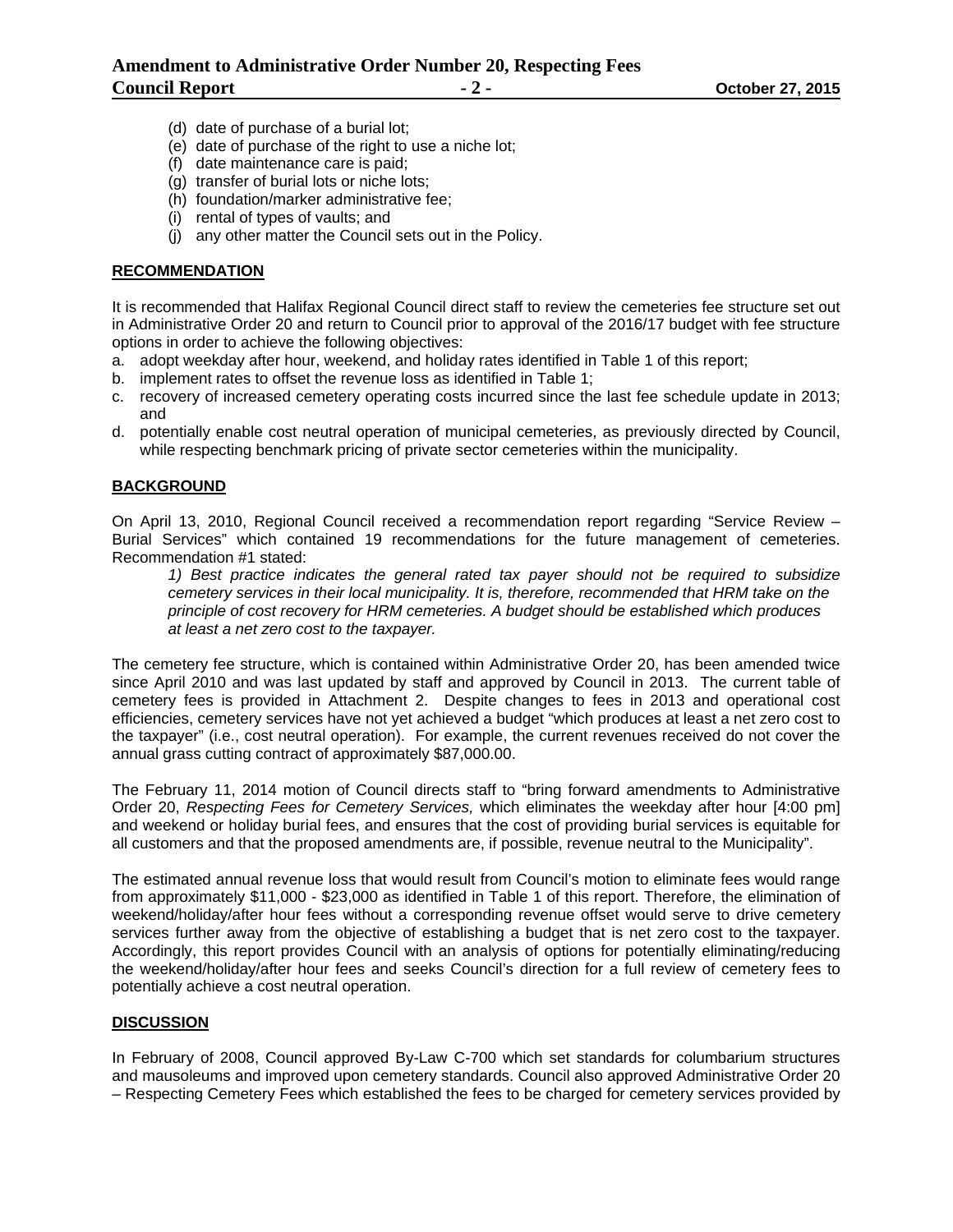the Municipality. Amendments to Administrative Order 20 – Respecting Cemetery Fees were subsequently approved on July 6, 2010 and September 10, 2013 (see Attachment 2 for fees now in effect.)

The charts below reflect the number of interments completed since 2013/14, as well as the number of those interments that were completed outside of normal business hours.

| Interments  | 2013-2014 | 2014-2015 | April 2015-Sept 30,<br>2015 |
|-------------|-----------|-----------|-----------------------------|
| Cremation   | הי        | 44        | 11 Q<br>. .                 |
| Traditional | 56        | 60        | 28                          |

| After Hour Service    | 2013-2014 | 2014-2015 | April 2015-Sept 30, 2015 |
|-----------------------|-----------|-----------|--------------------------|
| After 4:00 pm Weekday |           |           |                          |
| Weekend Saturdav      |           |           |                          |
| Weekend Sundav        |           |           |                          |
| Holiday               |           |           |                          |

The current weekend/holiday/after hour rates are shown in Table 1 below. These premium rates are charged in addition to the standard interment fees when the interment occurs outside of normal business hours. An HRM employee from Cemetery Operations is required to be present at all burials to receive payment and the necessary burial permit. This cannot be provided in advance and must accompany the movement of the remains. The employee is typically onsite for approximately two hours for all interments. The costs associated with providing this overtime service are determined by the current NSUPE Collective Agreement and are reflected in Table 1.

As can be seen from Table 1, current additional weekend/holiday/after hour fees being charged are in excess of the incremental overtime labour costs incurred. Therefore, there is a case to be made for adjusting these additional fees to better reflect the incremental costs incurred and the objective of a revenue neutral operation. Staff recommends reducing the weekend/holiday/after hour to align more closely with the direct costs incurred, (see "proposed fees" in Table 1). However, it must be noted that reducing or eliminating the additional fees as directed in Council's motion will incur an overall decrease in annual revenues if there is no offsetting increase elsewhere in the cemeteries fee schedule. Staff anticipates that a reduction or elimination of the additional fees will also drive an increase in demand for after hour business, potentially doubling after hour interments, given the local market comparison of fees conducted by staff and provided as Attachment 1. Respective projected revenue losses associated with Council's motion to eliminate the fees and staff's recommendation to reduce the fees are provided in Table 1.

| Additional      | Existing   | Incremental, Direct  | Proposed | Proposed Fee      | Fee Elimination    |
|-----------------|------------|----------------------|----------|-------------------|--------------------|
| Service Fee     | <b>Fee</b> | Labour Cost          | Fee      | Revenue Loss -    | Revenue Loss       |
|                 |            | (including benefits) |          | (Annual Estimate) | (Annual Estimate)  |
| After 4:00 p.m. |            | \$79.94              |          |                   |                    |
| Weekdays        | \$150      | (2 hrs service @     | \$100    | $$200 - $400$     | $$1,200 - $2,400$  |
|                 |            | time and half)       |          |                   |                    |
| Weekend         |            | \$159.88             |          |                   |                    |
| Saturday        | \$500      | (4 hrs call out @    | \$175    | $$5,000 - $7,500$ | $$9,000 - $18,000$ |
|                 |            | time and half)       |          |                   |                    |
| Weekend         |            | \$213.16             |          |                   |                    |
| Sunday/Holiday  | \$500      | (4 hrs call out @    | \$225    | $$600 - $800$     | $$1,000 - $3,000$  |
|                 |            | double time)         |          |                   |                    |

#### Table 1 – Proposed Fee Change and Revenue Impact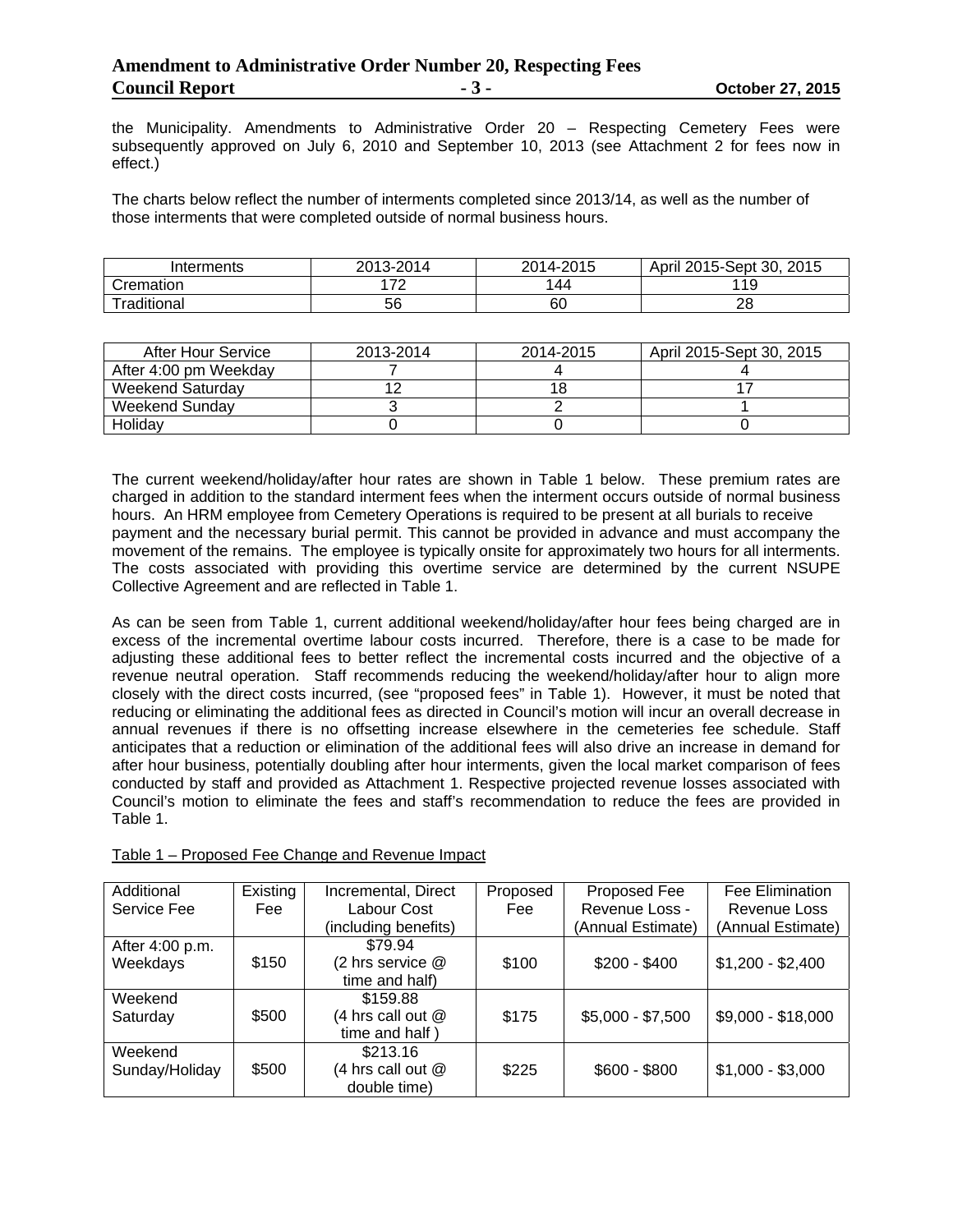Staff considered several fee alternatives as follows:

*Direct Cost Recovery* – it is common practice for cemeteries to charge a specific fee for service as opposed to a cost recovery approach. Specific fee amounts provide cost certainty for customers and enables easy cost comparison between service providers.

*Fee Elimination* – it is common practice for cemeteries to charge additional fees for after hour service. Eliminating the after-hour fees for HRM cemeteries would undercut other local cemeteries and potentially double the amount of after-hour service provided thereby creating potential annual revenue losses as shown in Table 1.

*Maintain Existing Fees (Status Quo)* - staff conducted a market pricing comparison of other municipallyoperated cemeteries in Canada as well as privately-operated cemeteries within the Halifax Regional Municipality. This comparison is found as Attachment 1. The attachment shows that the existing fees being charged are relatively consistent with fees charged at other cemeteries. It is also noted that the current demand for after hour service provision has increased significantly in 2015/16 to date, which indicates that current fees are generally acceptable to the marketplace.

After considering the above alternatives, staff recommends that Council direct staff to adopt the proposed weekend/holiday/after hour fees identified in Table 1 and complete a review of the remainder of the cemetery fees to:

- a. offset the revenue loss associated with the implementation of the rates identified in Table 1;
- b. recover increased cemetery operating costs incurred since the last fee schedule update in 2013; and
- c. potentially enable cost neutral operation of municipal cemeteries, as previously directed by Council, while respecting benchmark pricing of private sector cemeteries within the municipality.

The proposed fees in Table 1 achieve a revenue-neutral solution through recovery of the direct incremental labour costs incurred for after hour service.

#### **FINANCIAL IMPLICATIONS**

There are no financial implications as a result of this report. Adoption of staff's recommended after hour fees are expected to result in an estimated annual revenue reduction of \$6,000 to \$9,000 from HRM cemeteries - R855. Staff expects to offset this revenue loss through a full review of the fee structure in Administrative Order 20, subject to Council approval.

#### **COMMUNITY ENGAGEMENT**

No requirement identified.

#### **ENVIRONMENTAL IMPLICATIONS**

No implications identified.

#### **ALTERNATIVES**

- 1. Council could direct staff to adopt a different set of weekend/holiday/after hour rates.
- 2. Council could defer giving direction on the weekend/holiday/after hour rates until after receiving staff's advice regarding the full fee structure options. This alternative is not recommended as it is better for staff to know how Council wishes to address premium rates before undertaking the balance of the fee structure review.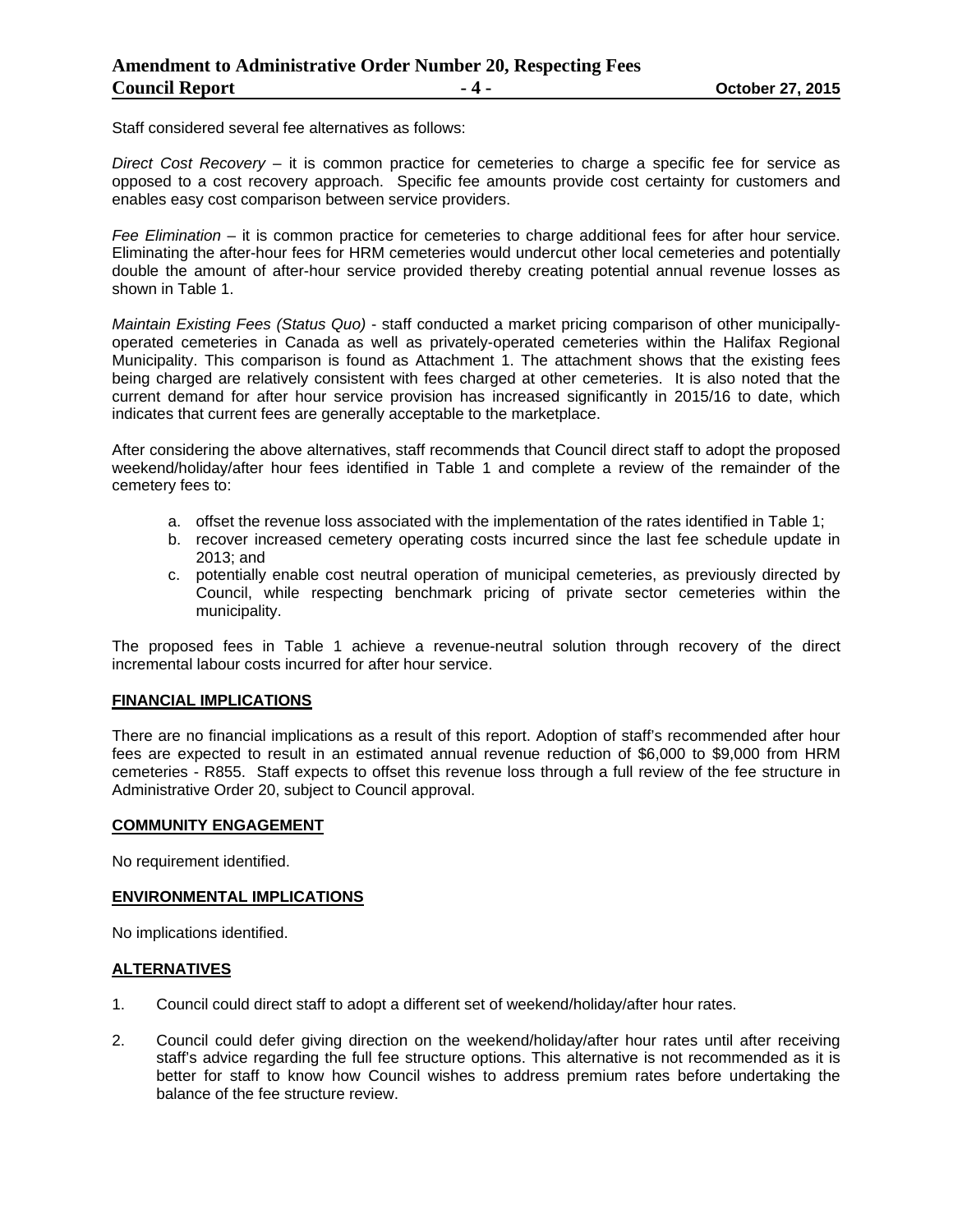- 3. Council could direct staff to adopt new weekend/holiday/after hour rates without undertaking the balance of the fee review. This alternative is not recommended as it would decrease revenues to the municipality that would have to be absorbed in the budget or passed through to taxpayers. It would also push the cemetery services further away from achieving Council's previous direction of becoming a cost neutral operation.
- 4. Council could decide not to alter the existing fee structure outlined in Administrative Order 20. This is not recommended by staff as the fees should be adjusted to improve cost recovery.

#### **ATTACHMENTS**

Attachment 1 Market Scan Analysis of Canadian City/Municipality and other Halifax Regional **Cemeteries** 

Attachment 2 Cemetery Rates (effective September 10, 2013)

A copy of this report can be obtained online at http://www.halifax.ca/council/agendasc/cagenda.html then choose the appropriate meeting date, or by contacting the Office of the Municipal Clerk at 490-4210, or Fax 490-4208.

\_\_\_\_\_\_\_\_\_\_\_\_\_\_\_\_\_\_\_\_\_\_\_\_\_\_\_\_\_\_\_\_\_\_\_\_\_\_\_\_\_\_\_\_\_\_\_\_\_\_\_\_\_\_\_\_\_\_\_\_\_\_\_\_\_\_\_\_\_\_\_\_\_\_\_\_\_\_\_\_\_\_\_

| Report Prepared by: | Bonnie Murphy, Cemetery Administrator (902) 490-6236          |
|---------------------|---------------------------------------------------------------|
| Report Approved by: | Brad Anguish, Director, Parks and Recreation, (902) 490- 4933 |
|                     |                                                               |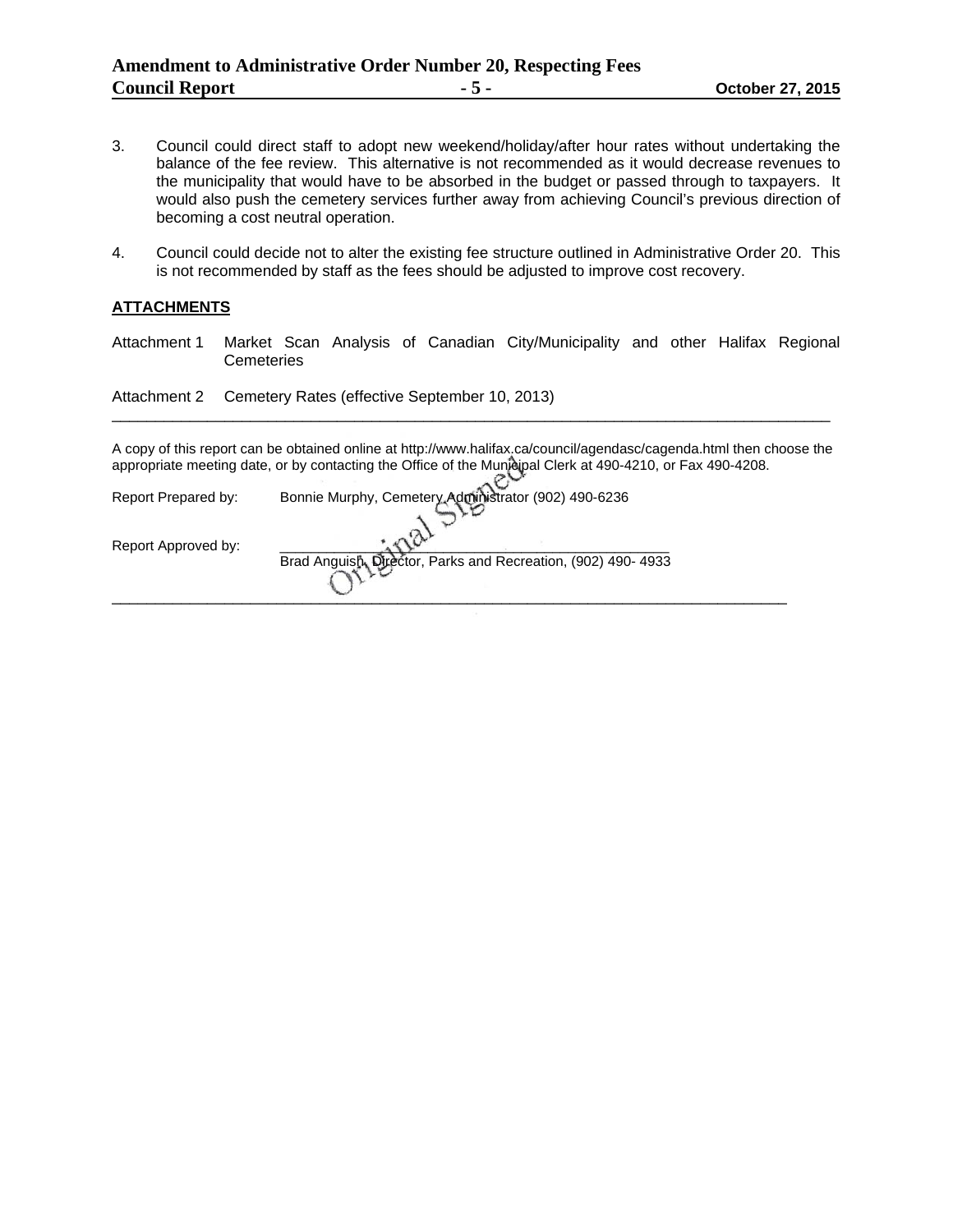| <b>Attachment 1</b>                                                                      |
|------------------------------------------------------------------------------------------|
| Market Scan Analysis of Canadian City/Municipality and other Halifax Regional Cemeteries |

|                                                                      | <b>Halifax</b> | Calgary   | <b>Edmonton</b> | <b>Niagara Falls</b> | Regina   | <b>Hamilton</b> |
|----------------------------------------------------------------------|----------------|-----------|-----------------|----------------------|----------|-----------------|
| <b>Traditional burial</b><br>weekend/holiday<br>overtime rate        | \$500.00       | \$1033.00 | \$329.00        | \$550.00             | \$335.00 | \$734.00        |
| <b>Cremation burial</b><br>weekend/holiday<br>overtime rate          | \$500.00       | \$269.00  | \$106.00        | \$295.00             | \$205.00 | \$581.00        |
| After 4:00 p.m.<br>Monday - Friday                                   | \$150.00       |           | \$106.00        |                      | \$205.00 | \$181.00        |
| Every 1/2 hour past<br>4:30 Monday to<br>Friday or<br>scheduled time |                | \$164.00  |                 | \$30.00              |          | \$105.00        |

Note: All the above have union staff that are employed full time

|                           | <b>Halifax</b> | St John's      | <b>Pleasant Hill</b> | Gates of       | Oakridge            |
|---------------------------|----------------|----------------|----------------------|----------------|---------------------|
|                           |                | (Halifax)      |                      | <b>Heaven</b>  |                     |
| <b>Traditional Burial</b> | \$500.00       | \$225.00 after | \$100.00             | Do not bury on | \$600.00 on         |
| weekend/holiday           |                | $12:00$ on     |                      | Sundays, pay   | Saturday            |
| overtime rate             |                | Saturday       |                      | staff 44 hours | \$900.00 on         |
|                           |                |                |                      | to offset      | Sunday/Holiday      |
|                           |                |                |                      | Saturday       |                     |
|                           |                |                |                      | interments     |                     |
| Cremation burial          | \$500.00       | \$225.00 after | \$100.00             | Do not bury on | \$200.00 on         |
| weekend/holiday           |                | $12:00$ on     |                      | Sundays, pay   | Saturday,           |
| Overtime rate             |                | Saturday       |                      | staff 44 hours | Sunday and          |
|                           |                |                |                      | to offset      | Holiday             |
|                           |                |                |                      | Saturday       |                     |
|                           |                |                |                      | interments     |                     |
| After 4:00 pm             | \$150.00       | \$150.00 after | n/c                  | n/c            | \$600.00 after 3:00 |
| Monday - Friday           |                | 3:00 p.m.      |                      |                | (traditional)       |
|                           |                |                |                      |                | \$200.00 after 3:00 |
|                           |                |                |                      |                | (cremation)         |